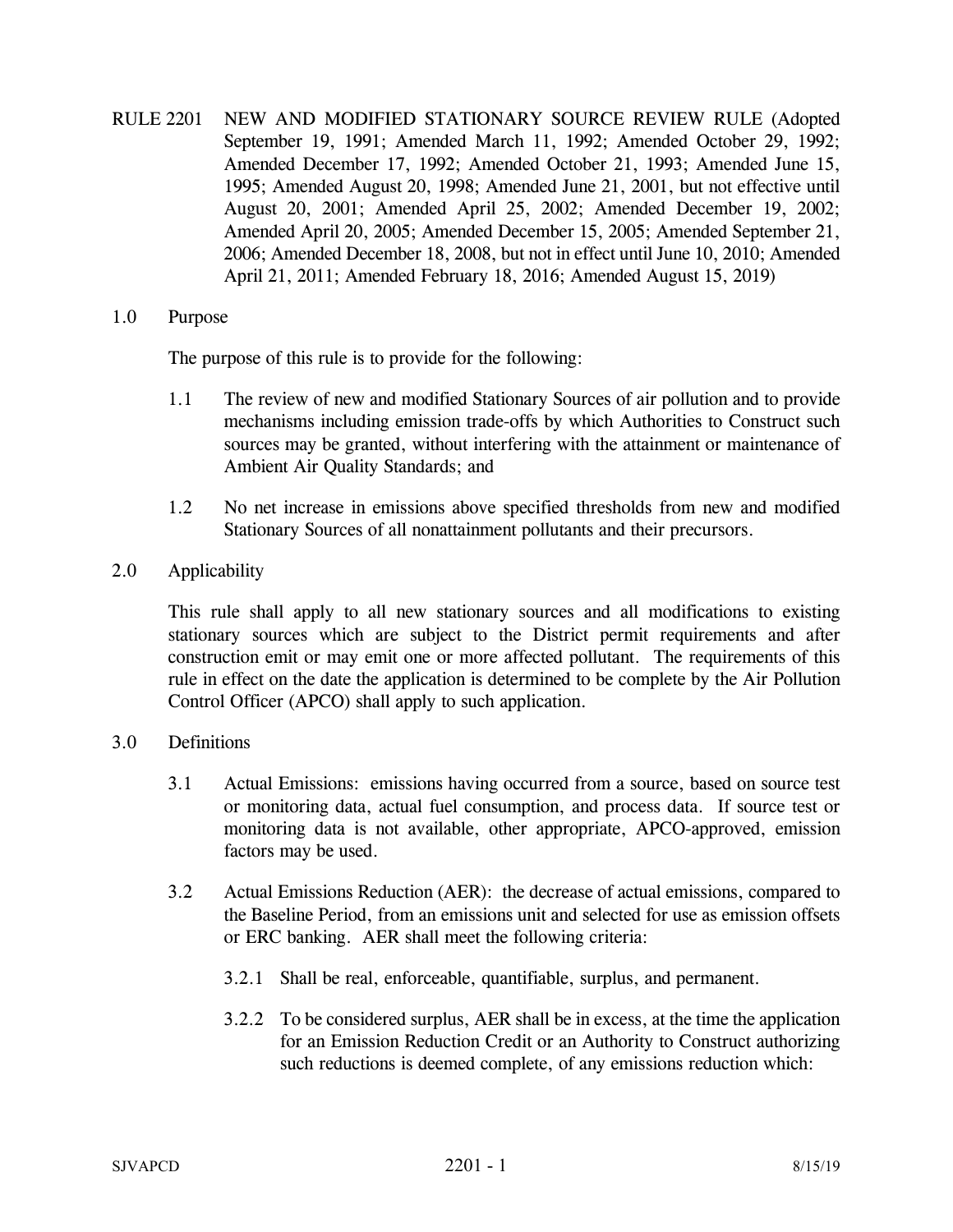- 3.2.2.1 Is required or encumbered by any laws, rules, regulations, agreements, orders, or
- 3.2.2.2 Is attributed to a control measure noticed for workshop, or proposed or contained in a State Implementation Plan, or
- 3.2.2.3 Is proposed in the APCO's adopted air quality plan pursuant to the California Clean Air Act.
- 3.2.3 Emissions reductions attributed to a proposed control measure, which are excluded pursuant to Section 3.2.2.2 and 3.2.2.3 may be re-eligible as AER if the control measures identified in the District Air Quality Plan or State Implementation Plan (SIP), are determined not to be necessary for attainment or maintenance of Ambient Air Quality Standards and the APCO and United States Environmental Protection Agency (EPA) have approved amendments to the plan or SIP to reflect this determination.
- 3.3 Administrative Change: a change to an existing permit that:
	- 3.3.1 Corrects typographical errors; or
	- 3.3.2 Identifies a change in the name, address, or phone number of any person identified in the permit, or provides a similar minor administrative change at the source; or
	- 3.3.3 Changes the components of emissions monitoring equipment or other components, which have no effect on the quantity of emissions from an emissions unit; or
	- 3.3.4 Allows for the change of ownership or operational control of a source where the APCO determines that no other change is necessary.
- 3.4 Affected Pollutants: those pollutants for which an Ambient Air Quality Standard has been established by the EPA or by the California Air Resources Board, (ARB), and the precursors to such pollutants, and those pollutants regulated by the EPA under the Federal Clean Air Act or by the ARB under the Health and Safety Code including, but not limited to, VOC,  $NO<sub>x</sub>$ ,  $SO<sub>x</sub>$ ,  $PM2.5$ ,  $PM10$ , CO, and those pollutants which the EPA, after due process, or the ARB or the APCO, after public hearing, determine may have a significant adverse effect on the environment, the public health, or the public welfare.
- 3.5 Agricultural Source: equipment or operations that emit air contaminants and that are used in the production of crops or the raising of fowl or animals.
- 3.6 Air Quality Improvement Deduction: a 10 percent discount factor applied to Actual Emission Reductions (AER) before the AER is eligible for banking.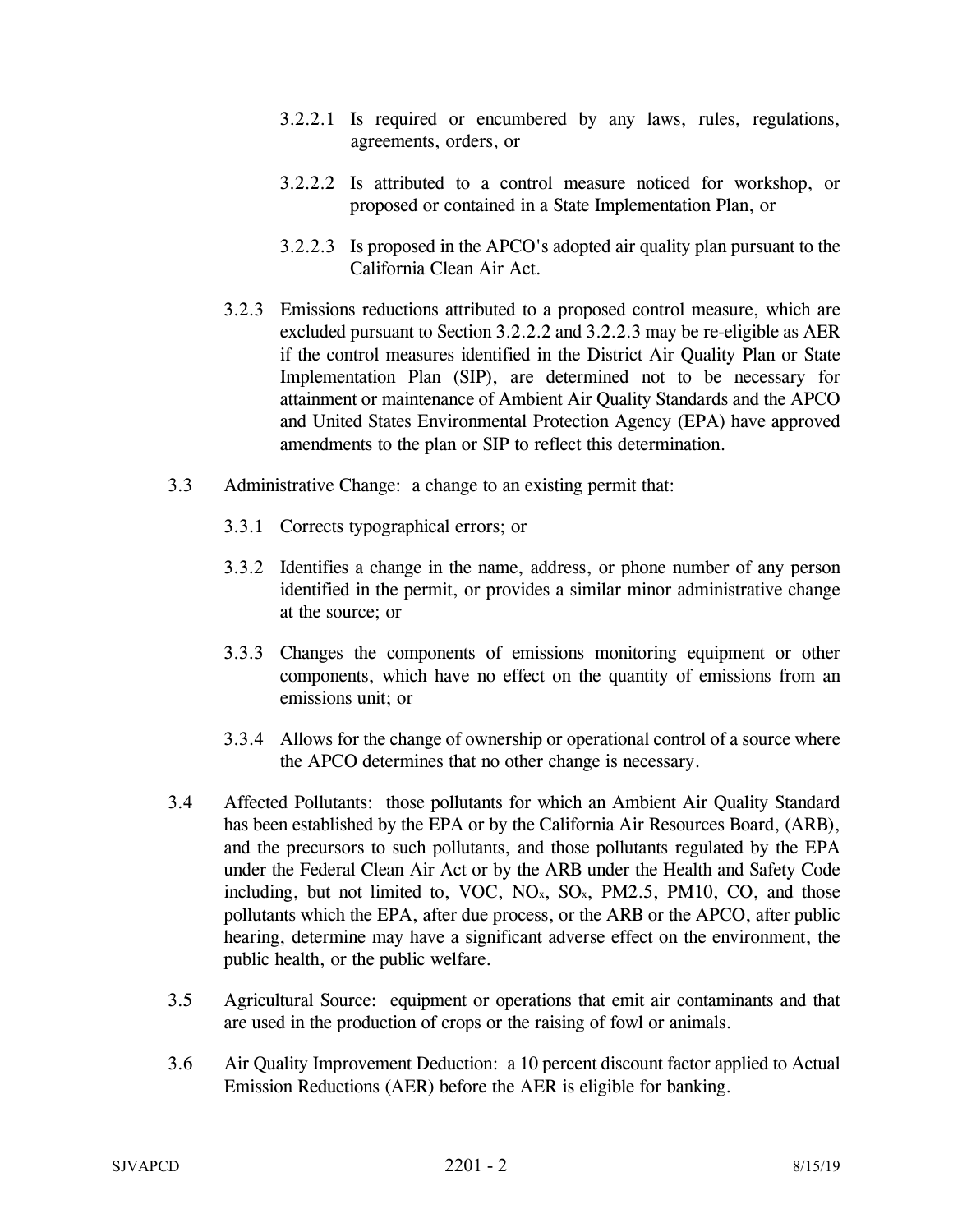- 3.7 Ambient Air Quality Standards: include State and National Ambient Air Quality Standards. (In the inclusion of this rule in the State Implementation Plan, all references in this rule to Ambient Air Quality Standards shall be interpreted as National Ambient Air Quality Standards.)
- 3.8 Baseline Emissions (BE): for a given pollutant, shall be equal to the sum of:
	- 3.8.1 The pre-project Potential to Emit for:
		- 3.8.1.1 Any emissions unit located at a non-Major Source,
		- 3.8.1.2 Any Highly-Utilized Emissions Unit, located at a Major Source, provided that if the unit has a Specific Limiting Condition (SLC), all units combined under the SLC have an average combined annual Actual Emissions during the two consecutive years immediately prior to filing of an application for an Authority to Construct equal to or greater than 80% of the units' pre-project SLC limit,
		- 3.8.1.3 Any Fully-Offset Emissions Unit, located at a Major Source, provided that if the unit has a SLC, all units under the SLC also qualify as Fully Offset Emissions Units, or
		- 3.8.1.4 Any Clean Emissions Unit, located at a Major Source, provided that if the unit has a SLC, all units under the SLC also qualify as Clean Emissions Units.
	- 3.8.2 The Historic Actual Emissions (HAE) for emissions units not specified in Section 3.8.1.
- 3.9 Baseline Period: a period of time equal to:
	- 3.9.1 The two consecutive years of operation immediately prior to the submission date of the Complete Application; or
	- 3.9.2 At least two consecutive years within the five years immediately prior to the submission date of the Complete Application if determined by the APCO as more representative of normal source operation; or
	- 3.9.3 A shorter period of at least one year if the emissions unit has not been in operation for two years and this represents the full operational history of the emissions unit, including any replacement units; or
	- 3.9.4 Zero years if an emissions unit has been in operation for less than one year (only for use when calculating AER).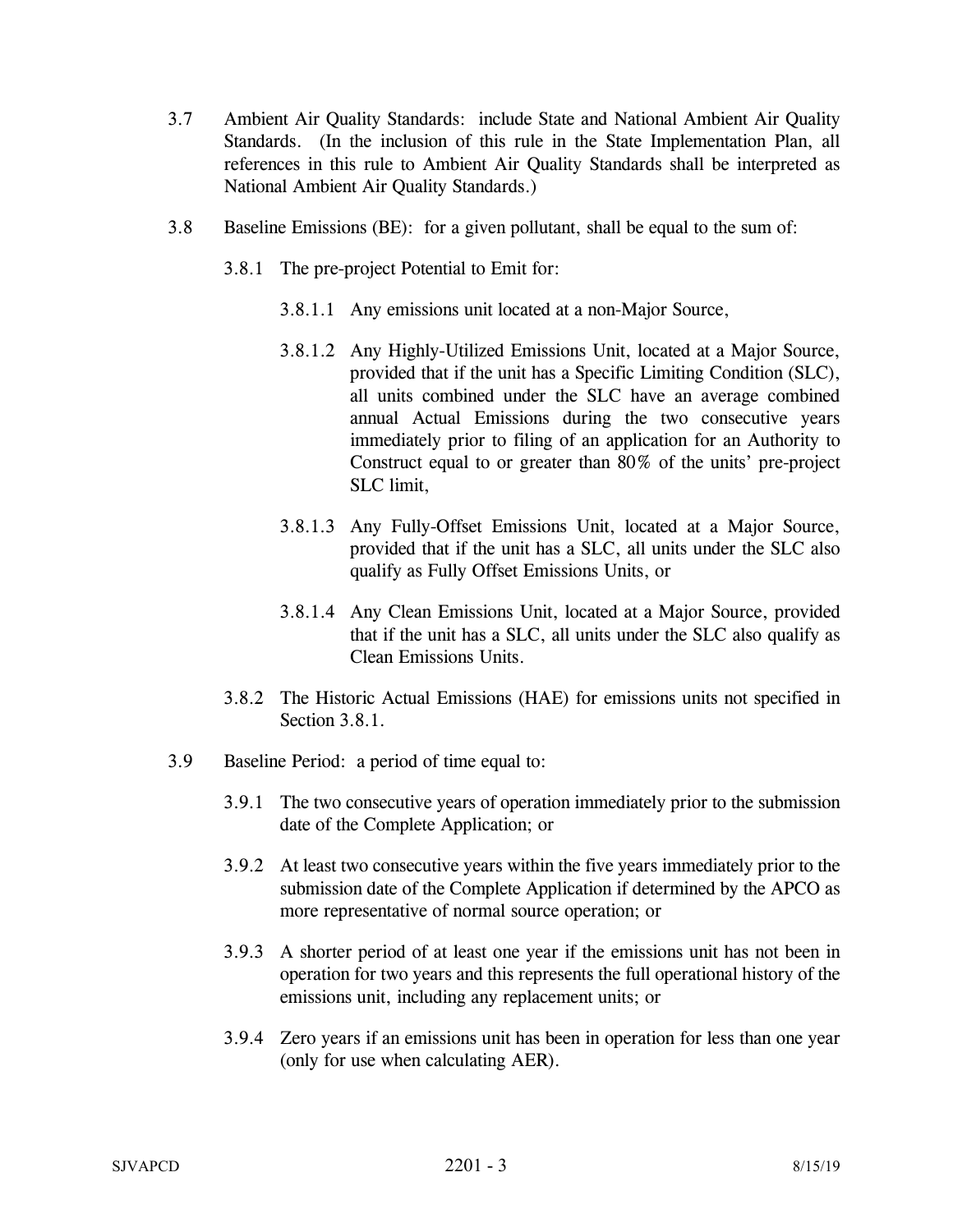- 3.10 Best Available Control Technology (BACT): is the most stringent emission limitation or control technique of the following:
	- 3.10.1 Achieved in practice for such category and class of source;
	- 3.10.2 Contained in any State Implementation Plan approved by the Environmental Protection Agency for such category and class of source. A specific limitation or control technique shall not apply if the owner of the proposed emissions unit demonstrates to the satisfaction of the APCO that such a limitation or control technique is not presently achievable; or
	- 3.10.3 Contained in an applicable federal New Source Performance Standard; or
	- 3.10.4 Any other emission limitation or control technique, including process and equipment changes of basic or control equipment, found by the APCO to be cost effective and technologically feasible for such class or category of sources or for a specific source.
- 3.11 Biomass-fired power facility: a facility generating electrical power and fueled exclusively on biomass fuels consisting of at least 90% of one or more of the following constituents: alfalfa, barley, bean straw, corn, oats, wheat, orchard and vineyard pruning, and forest residues. Grape stems, grape pumice, almond and walnut shells, construction wood waste, urban wood waste, and lawn trimmings are not considered biomass fuels.
- 3.12 Cargo Carriers: trains dedicated to a specific Stationary Source and vessel dockside activities as defined in 45 Federal Register 52696 (August 7, 1980) for vessels dedicated to a specific Stationary Source. Motor vehicles, as defined by the Vehicle Code of the State of California, are not considered Cargo Carriers.
- 3.13 Clean Emissions Unit: for a given pollutant, an emissions unit that meets one of the following criteria:
	- 3.13.1 The unit is equipped with an emissions control technology with a minimum control efficiency of at least 95% (or at least 85% for lean-burn, internal combustion engines); or
	- 3.13.2 The unit is equipped with emission control technology that meets the requirements for achieved-in-practice BACT as accepted by the APCO during the five years immediately prior to the submission of the complete application.
- 3.14 Complete Application: an application for an Emission Reduction Credit or an Authority to Construct for a new or modified emissions unit which has been evaluated and found to include all information necessary to determine compliance with applicable rules and requirements.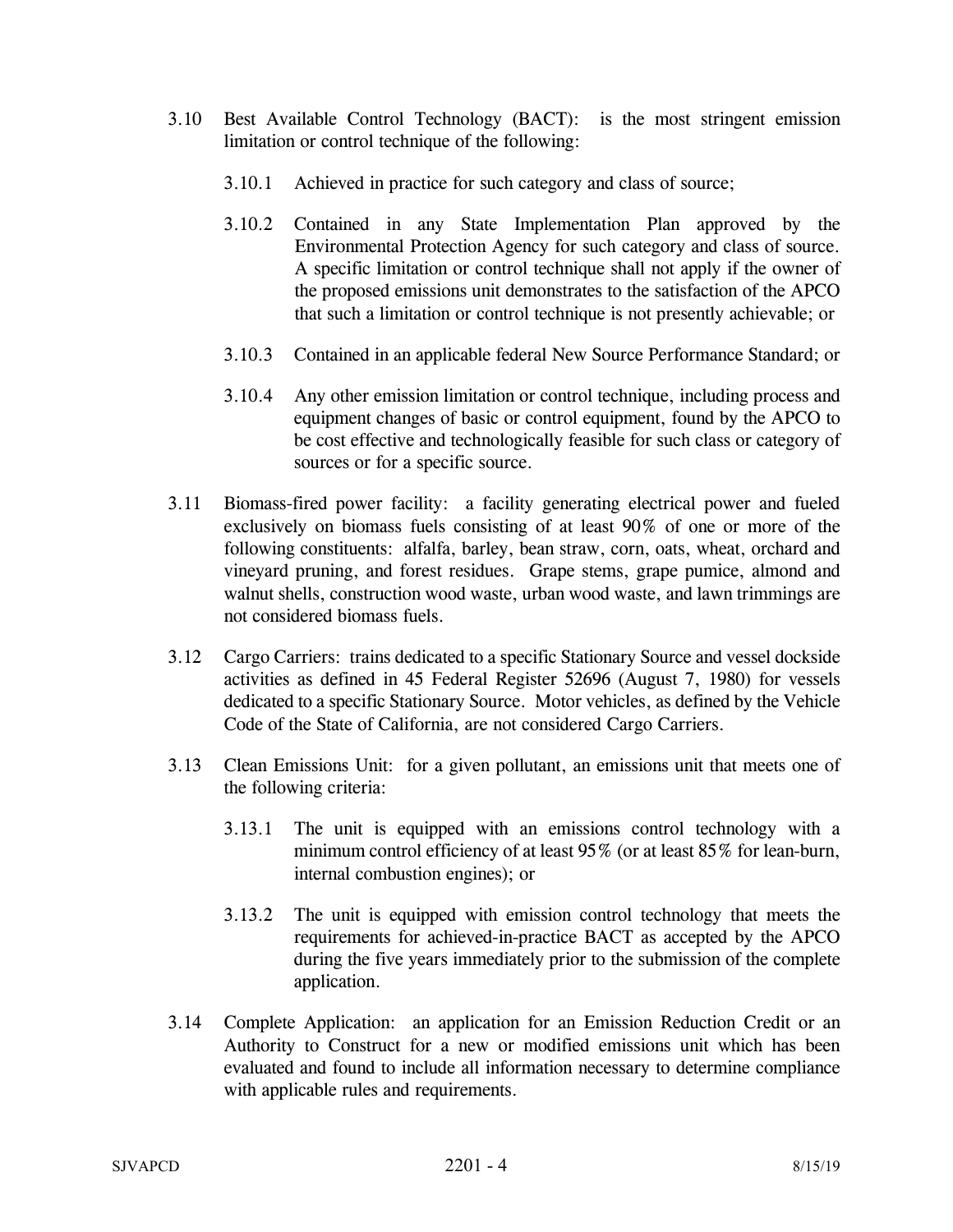- 3.15 Contiguous or Adjacent Property: a property consisting of two or more parcels of land with a common point or boundary, or separated solely by a public roadway or other public right-of-way.
- 3.16 Daily Emissions Limitation (DEL): one or more permit conditions which restrict a unit's maximum daily emissions, to a level at or below the emissions associated with the maximum design capacity. A daily emissions limitation must be:
	- 3.16.1 Contained in the latest Authority to Construct and contained in or enforceable by the latest Permit to Operate for the emissions unit; and
	- 3.16.2 Enforceable, in a practical manner, on a daily basis.
- 3.17 Emissions Unit: an identifiable operation or piece of process equipment such as a source operation which emits, may emit, or results in the emissions of any affected pollutant directly or as fugitive emissions.
- 3.18 Federal Major Modification: same as "Major Modification" as defined in 40 CFR 51.165 and part D of Title I of the CAA. SB 288 Major Modifications are not federal major modifications if they meet the criteria of one of the following exclusions:
	- 3.18.1 Less-Than-Significant Emissions Increase Exclusion: Except for VOC and NOx, an emissions increase for the project, or a net emissions increase for the project (as determined pursuant to 40 CFR 51.165 (a)(2)(ii)(B) through (D), and (F)), that is not significant for a given regulated NSR pollutant, as defined in 40 CFR 51.165, is not a federal major modification for that pollutant. For VOC and NOx, an emissions increase for the project (as determined pursuant to 40 CFR 51.165 (a)(2)(ii)(B) through (D), and (F)) that is not significant, as defined in 40 CFR 51.165, is not a federal major modification for that pollutant.
		- 3.18.1.1 To determine the post-project projected actual emissions from existing units, the provisions of 40 CFR 51.165 (a)(1)(xxviii) shall be used.
		- 3.18.1.2 To determine the pre-project baseline actual emissions, the provisions of 40 CFR 51.165 (a)(1)(xxxv)(A) through (D) shall be used.
		- 3.18.1.3 If the project is determined not to be a federal major modification pursuant to the provisions of 40 CFR 51.165  $(a)(2)(ii)(B)$ , but there is a reasonable possibility that the project may result in a significant emissions increase, the owner or operator shall comply with all of the provisions of 40 CFR 51.165 (a)(6) and (a)(7).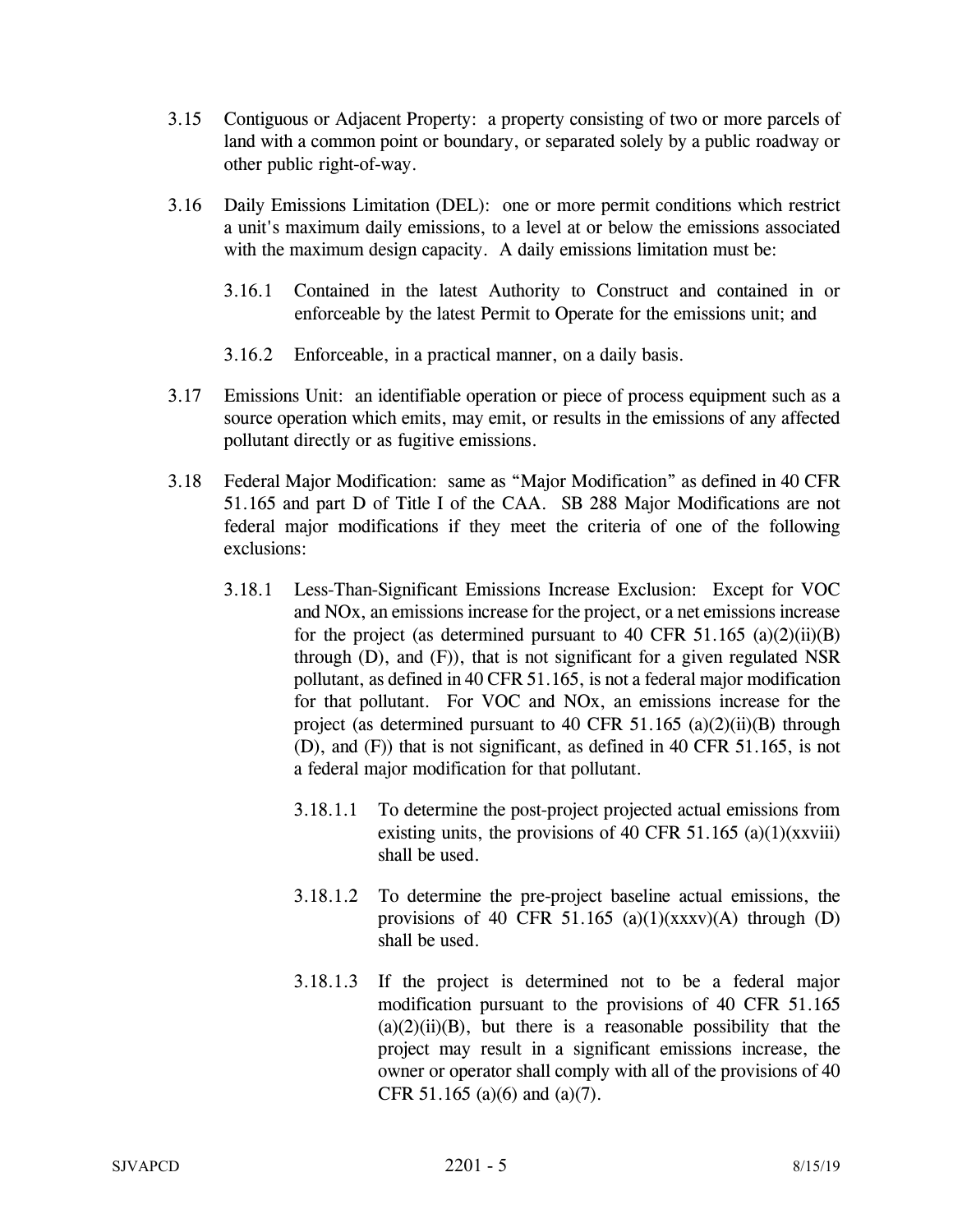3.18.1.4 Emissions increases calculated pursuant to this section are significant if they exceed the significance thresholds specified in Table 3-1 of this rule.

| <b>POLLUTANT</b>  | THRESHOLD (POUNDS PER YEAR)           |  |
|-------------------|---------------------------------------|--|
| VOC               |                                       |  |
| NOx               |                                       |  |
| PM <sub>2.5</sub> | 20,000 of direct PM2.5 emissions or   |  |
|                   | 80,000 of sulfur dioxide emissions or |  |
|                   | 80,000 of nitrogen oxide emissions    |  |
| <b>PM10</b>       | 30,000                                |  |
|                   | 80.000                                |  |

Table 3-1, Significance Thresholds

- 3.18.2 Plantwide Applicability Limit (PAL) Exclusion: An SB 288 major modification that does not cause facility-wide emissions to exceed a preestablished PAL, as defined in 40 CFR 51.165 (f)(2)(v), for the respective pollutant, is not a federal major modification for that pollutant. PAL exclusions shall not be allowed for either NOx or VOC pollutants.
	- 3.18.2.1 For the purposes of this exclusion, a PAL must be established by a permitting action prior to the SB 288 major modification permitting action.
	- 3.18.2.2 All PALs shall be established according to the provisions of 40 CFR 51.165 (f)(1) through (15).
	- 3.18.2.3 All PALs shall comply with the requirements under 40 CFR 51.165 (f)(1) through (15) to either maintain, renew or retire the PAL.
- 3.19 Fugitive Emissions: emissions that could not reasonably pass through a vent, chimney, stack, or other functionally equivalent opening. Emissions that are not vented through a stack but can reasonably be captured and vented through a stack are not considered Fugitive. Fugitive emissions shall be included in all calculations, except as provided for in Section 3.24 and as allowed in the applicable 40 CFR Part 51.165.
- 3.20 Fully Offset Emissions Unit: for a given pollutant, an emissions unit for which
	- 3.20.1 Offsets have been provided for the unit's full potential to emit; or
	- 3.20.2 Offsets have been provided for the entire stationary source's potential to emit in excess of the offset trigger level; or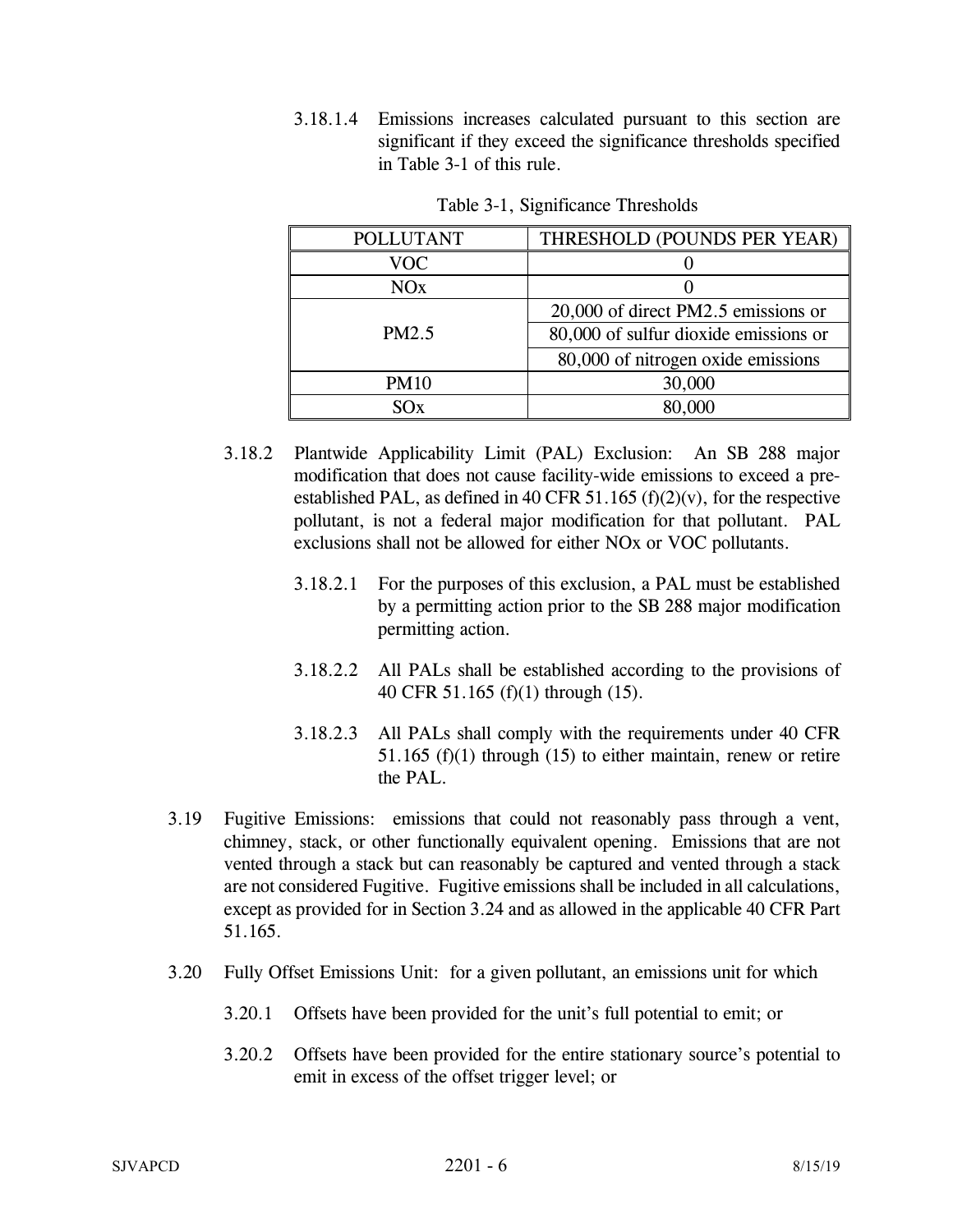3.20.3 Offsets have previously been provided for the stationary source's NSR balance as calculated pursuant to the NSR rule in effect at the time of the offset action, and the emissions unit was installed after the County baseline date as indicated below:

| <b>COUNTY</b>                                     | <b>BASELINE DATE</b>                                                                                                      |  |
|---------------------------------------------------|---------------------------------------------------------------------------------------------------------------------------|--|
| San Joaquin County                                | May 29, 1979                                                                                                              |  |
| <b>Stanislaus County</b>                          | June 19, 1979                                                                                                             |  |
| Merced, Madera, or Kings County                   | May 21, 1979                                                                                                              |  |
| Fresno County Oil Fields                          | September 20, 1983                                                                                                        |  |
| Fresno County all other sources                   | January 1, 1977                                                                                                           |  |
| <b>Tulare County</b>                              | June 26, 1979                                                                                                             |  |
| <b>Kern County</b><br><b>Heavy Oil Production</b> | September 12, 1979                                                                                                        |  |
|                                                   | June 22, 1987 for heavy oil production operations<br>with negative cumulative net emissions change as of<br>June 22, 1987 |  |
| Kern County all other sources                     | December 28, 1976                                                                                                         |  |

Table 3-2, County Baseline Dates

- 3.21 Heavy Oil: crude oil having an American Petroleum Institute gravity of 20 degrees or less as determined by test method ASTM 287-82.
- 3.22 Highly Utilized Emissions Unit: for a given pollutant, an emissions unit for which the average annual Actual Emissions during the two consecutive years immediately prior to filing of an application for an Authority to Construct were equal to or greater than 80% of the unit's pre-project Potential to Emit. The unit must have been in operation for at least two years and, during that entire period, the unit must have complied with all applicable emission limits and performance standards.
- 3.23 Historical Actual Emissions (HAE): Actual Emissions occurring during the Baseline Period, after discounting for:
	- 3.23.1 Any emissions reductions required or encumbered by any laws, rules, regulations, agreements, orders, or permits; and
	- 3.23.2 Any emissions reductions attributed to a control measure noticed for workshop, or proposed or contained in a State Implementation Plan, and
	- 3.23.3 Any emissions reductions proposed in the District air quality plan for attaining the annual reductions required by the California Clean Air Act, and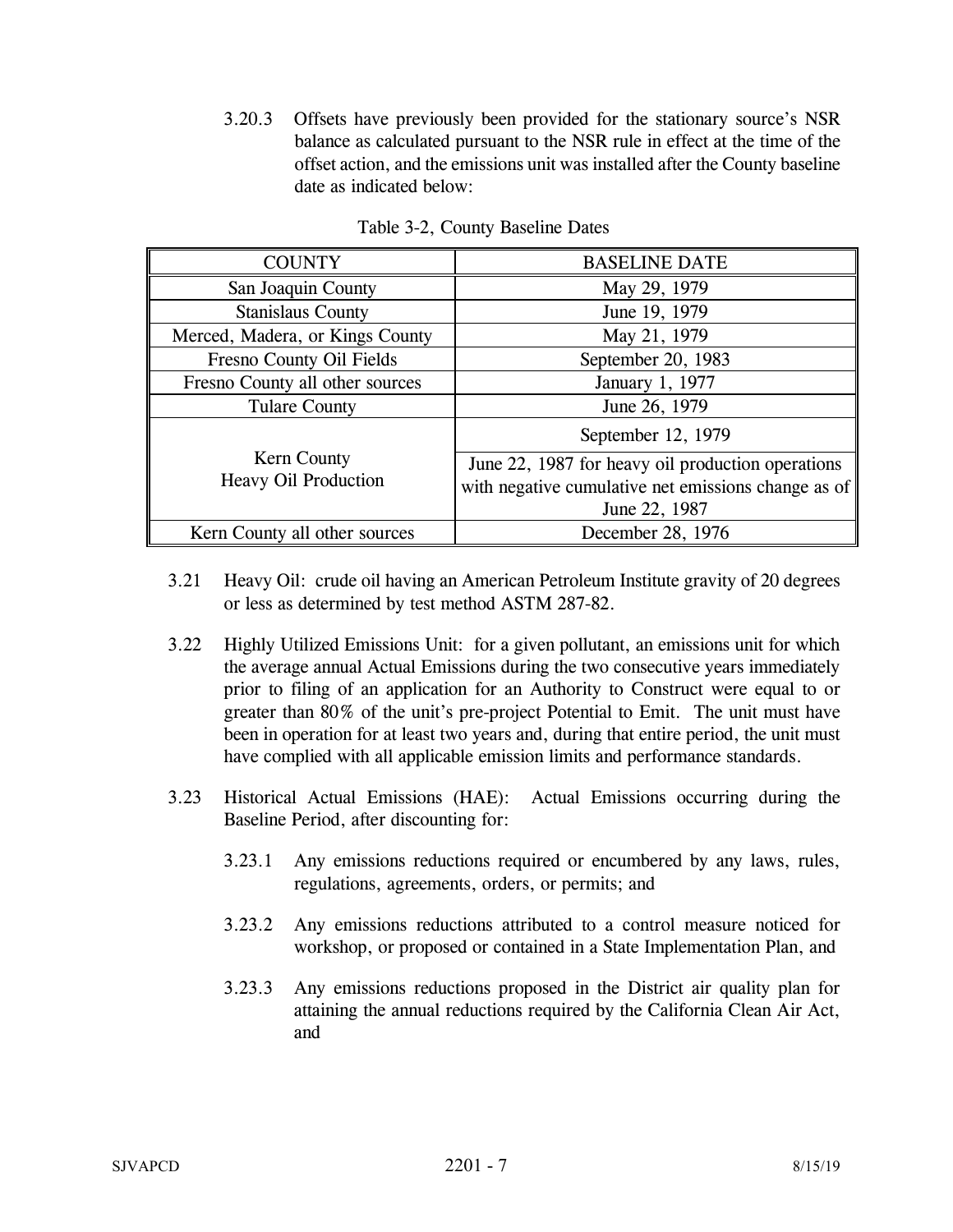- 3.23.4 Any Actual Emissions in excess of those required or encumbered by any laws, rules, regulations, orders, or permits. For units covered by a Specific Limiting Condition (SLC), the total overall HAE for all units covered by SLC must be discounted for any emissions in excess of that allowed by the SLC.
- 3.24 Major Source: for each pollutant, a Stationary Source with post-project emissions or a post-project Stationary Source Potential to Emit (SSPE2), equal to or exceeding one or more of the following threshold values.
	- 3.24.1 For determining major source status, fugitives shall only be included for calculating the air pollutant post-project emissions or SSPE2 if the source is included in the list of source categories identified in the major source definition in 40 CFR Part 70.2, or when determining if a stationary source is a major air toxics source as defined in Rule 2520.

| <b>POLLUTANT</b>      | THRESHOLD (POUNDS PER YEAR) |
|-----------------------|-----------------------------|
| VOC-                  | 20,000                      |
| <b>NO<sub>x</sub></b> | 20,000                      |
| CO                    | 200,000                     |
| PM2.5                 | 140,000                     |
| <b>PM10</b>           | 140,000                     |
| SOx                   | 140,000                     |

Table 3-3, Major Source Emission Thresholds

3.24.2 For the purpose of determining major source status, the SSPE2 shall not include the quantity of emission reduction credits (ERC) which have been banked since September 19, 1991 for Actual Emissions Reductions that have occurred at the source, and which have not been used on-site. This ERC quantity includes all ERC held as certificates and all emission reduction credits that have been sold or transferred.

## 3.25 Modification:

- 3.25.1 An action including at least one of the following items:
	- 3.25.1.1 Any change in hours of operation, production rate, or method of operation of an existing emissions unit, which would necessitate a change in permit conditions.
	- 3.25.1.2 Any structural change or addition to an existing emissions unit which would necessitate a change in permit conditions. A Routine Replacement Emissions Unit shall not be considered to be a structural change.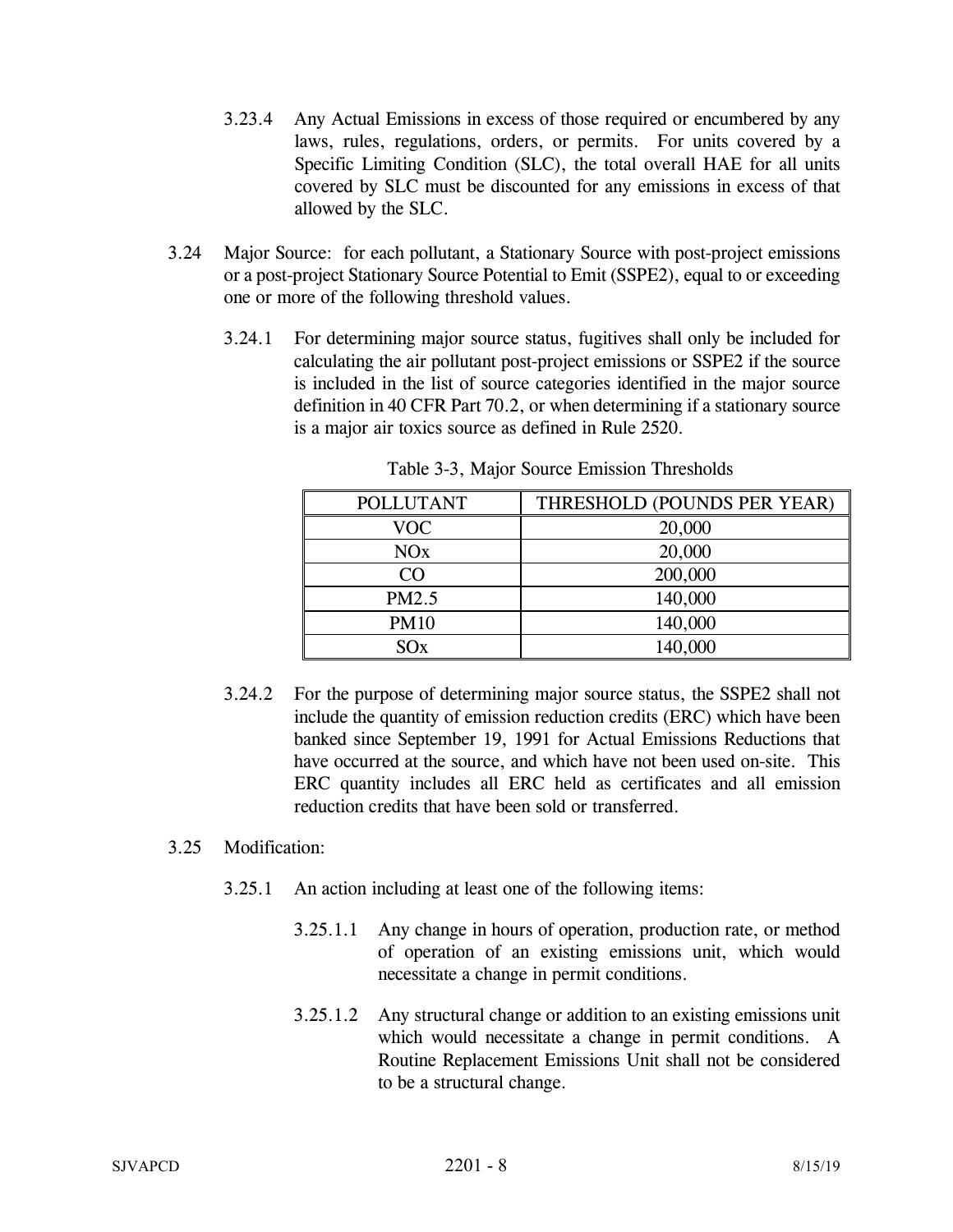- 3.25.1.3 An increase in emissions from an emissions unit caused by a modification of the Stationary Source when the emissions unit is not subject to a daily emissions limitation.
- 3.25.1.4 Addition of any new emissions unit which is subject to District permitting requirements.
- 3.25.1.5 A change in a permit term or condition proposed by an applicant to obtain an exemption from an applicable requirement to which the source would otherwise be subject.
- 3.25.2 A reconstructed Stationary Source shall be treated as a new Stationary Source and not as a modification.
- 3.25.3 Unless previously limited by a permit condition, the following shall not be considered a modification:
	- 3.25.3.1 A change in ownership of an existing emissions unit with valid Permit to Operate provided that the APCO determines that all applicable offset provisions required by the Permit to Operate will be met;
	- 3.25.3.2 A change in ownership of an entire existing Stationary Source with a valid Permit to Operate;
	- 3.25.3.3 A change which consists solely of a transfer of location of an emissions unit within a Stationary Source; or
	- 3.25.3.4 A Routine Replacement Emissions Unit where the replacement part is the same as the original emissions unit in all respects except for the serial number.
- 3.26 Offsets: emission reductions recognized by the APCO in the form of Emission Reduction Credits that are issued in accordance with the provisions of Rule 2301 (Emission Reduction Credit Banking), or other Actual Emissions Reductions that may be used to mitigate an emission increase as part of the same Stationary Source Project in accordance with the provisions of this rule.
- 3.27 Potential to Emit: the maximum capacity of an emissions unit to emit a pollutant under its physical and operational design. Any physical or operational limitation on the capacity of the source to emit a pollutant, including pollution control equipment and restrictions in hours of operation or on the type or amount of material combusted, stored, or processed, shall be treated as part of its design only if the limitation or the effect it would have on emissions is incorporated into the applicable permit as an enforceable permit condition.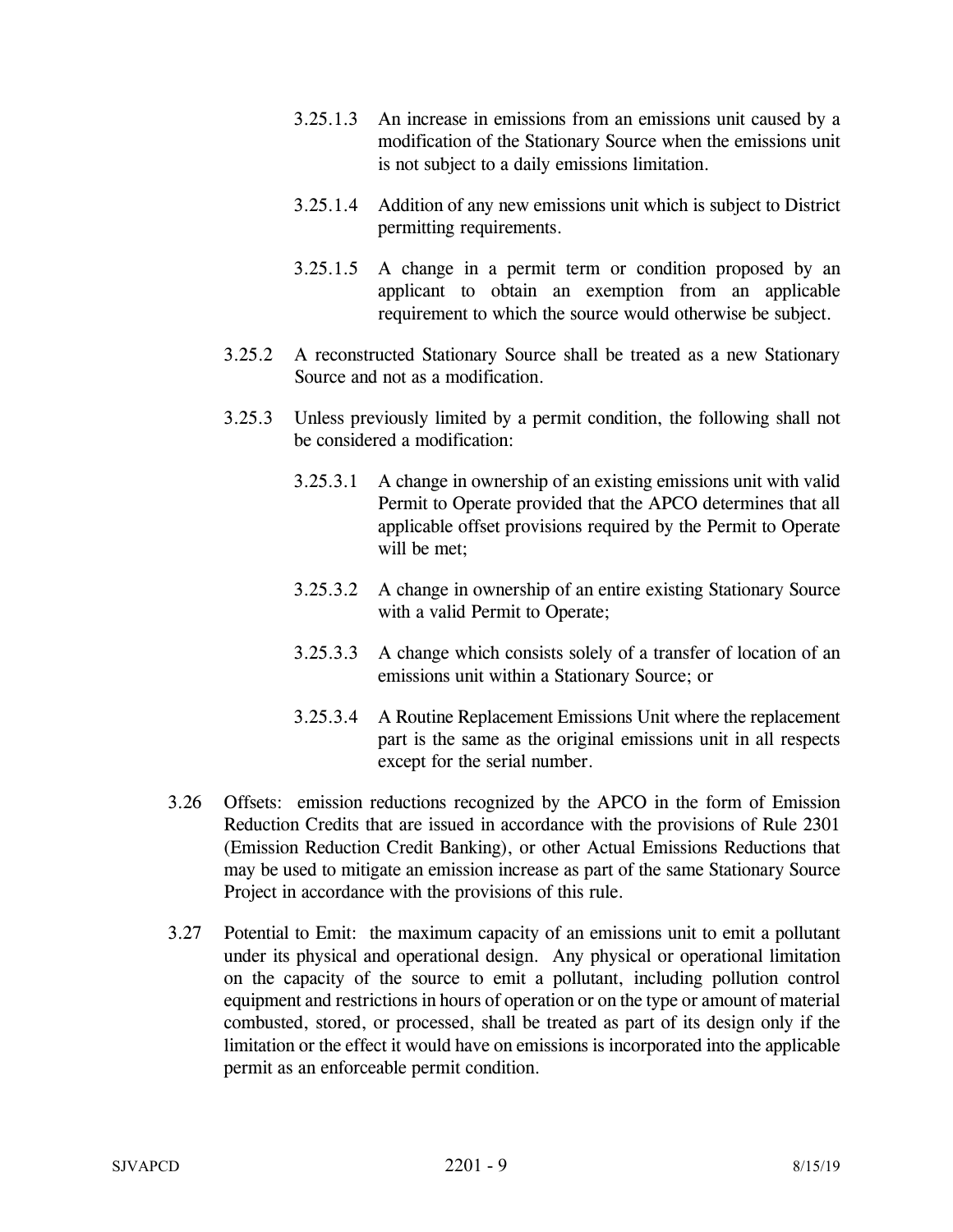- 3.28 PM2.5: particulate matter with an aerodynamic diameter smaller than or equal to a nominal 2.5 microns, including gaseous emissions which condense to form particulate matter at ambient temperatures.
- 3.29 PM10: particulate matter with an aerodynamic diameter smaller than or equal to a nominal ten microns, as defined in District Rule 1020, Definitions.
- 3.30 Pre-baseline ERCs: Emission Reduction Credits that were banked prior to the baseline year for a given District-adopted and EPA-approved Attainment Plan.
- 3.31 Precursor: a directly emitted air contaminant that, when released into the atmosphere, forms or causes to be formed or contributes to the formation of a secondary air contaminant for which an Ambient Air Quality Standard has been adopted, or whose presence in the atmosphere will contribute to the violation of one or more Ambient Air Quality Standards. The following precursor-secondary air contaminant relationships shall be used for the purposes of this rule:

| <b>PRECURSOR</b>                  | <b>SECONDARY AIR</b><br><b>CONTAMINANT</b>                                                                                      |
|-----------------------------------|---------------------------------------------------------------------------------------------------------------------------------|
| <b>Volatile Organic Compounds</b> | a. Photochemical oxidants (Ozone)<br>b. The organic fraction of PM10                                                            |
| Nitrogen Oxides                   | a. Nitrogen dioxide<br>b. The nitrate fraction of PM2.5<br>c. The nitrate fraction of PM10<br>d. Photochemical oxidants (Ozone) |
| <b>Sulfur Oxides</b>              | a. Sulfur dioxide<br>b. Sulfates<br>c. The sulfate fraction of PM2.5<br>d. The sulfate fraction of PM10                         |

- 3.32 Quarter: for a non-Seasonal Source, this is defined as a calendar quarter. For a Seasonal Source, a quarter is defined as the entire operating season.
- 3.33 Reasonable Further Progress: as defined by the federal Clean Air Act, Section  $182(c)(2)(b)$ .
- 3.34 Reconstructed Source: any Stationary Source undergoing reconstruction where the fixed capital cost of the new components exceeds 50% of the fixed capital cost of a comparable, entirely new Stationary Source. Fixed capital cost is the capital needed to provide depreciable components. Reconstructed Source cost shall include only the cost of all emission-producing equipment and associated integral activities at the stationary source. A reconstructed Stationary Source shall be considered a new Stationary Source and not as a modification of an existing Stationary Source.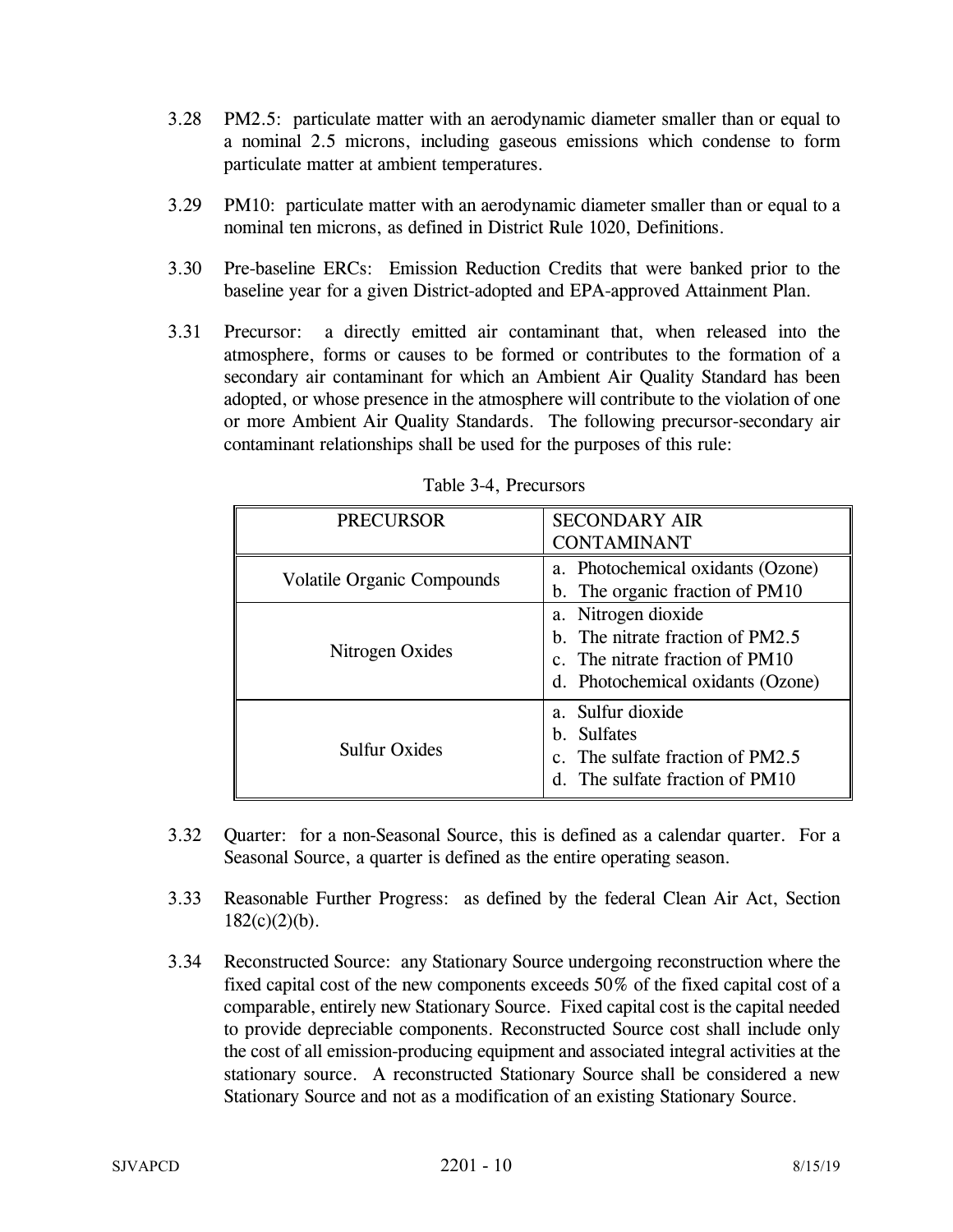- 3.35 Routine Replacement Emissions Unit: routine replacement in whole or in part of any article, machine, equipment, or other contrivance with a valid District Permit to Operate provided that all of the following conditions are met:
	- 3.35.1 There is no increase in permitted emissions from the replacement unit(s). For replacements at major sources, "no increase in permitted emissions" as used in this definition also means no significant emissions increase according to the applicability calculations of 40 CFR 51.165(a)(2)(ii)(C). For the purposes of this definition, a Routine Replacement Emissions Unit is an existing emissions unit.
	- 3.35.2 There is no increase in design capacity, unless an old part is no longer available in which case the replacement can result in a design capacity increase of up to 10%. No change to the permitted throughput or emission limits is authorized due to a change in design capacity as part of a replacement. Such changes shall require application for permit modification.
		- 3.35.2.1 Permitted throughputs are throughput limits upon which emission calculations are, or could be, based.
		- 3.35.2.2 If there are no throughput limiting conditions, permitted throughput shall be a throughput rate which affects emissions.
	- 3.35.3 The replacement equipment performs the same function as the equipment being replaced.
	- 3.35.4 The replacement does not constitute a Reconstructed Source (as defined by this rule) or Reconstruction (as defined by any applicable New Source Performance Standard). Reconstructed Source cost shall include only the cost of all emission-producing equipment and associated integral activities at the stationary source.
	- 3.35.5 When the entire emissions unit is replaced as a routine replacement action, the emissions unit shall either have been addressed by a BARCT rule or shall be equipped with a control device capable of at least 85% emission control.
- 3.36 SB 288 Major Modification: as defined in 40 CFR Part 51.165 (as in effect on December 19, 2002) and part D of Title I of the CAA (as in effect on December 19, 2002). For the purposes of this definition, the SB 288 major modification thresholds for existing major sources are listed as follows: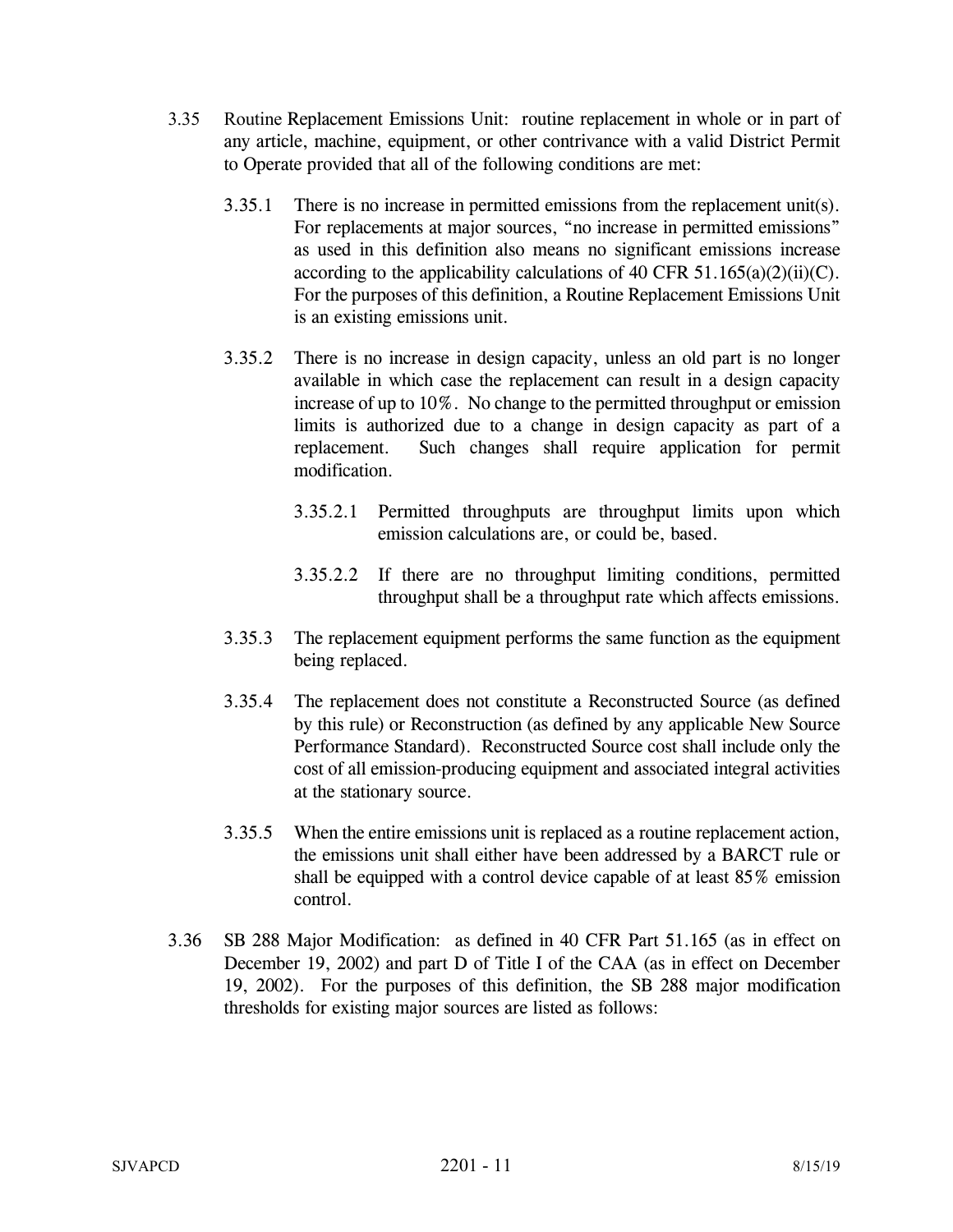| POLLUTANT       | THRESHOLD (POUNDS PER YEAR) |
|-----------------|-----------------------------|
| VOC             | 50,000                      |
| NO <sub>x</sub> | 50,000                      |
| <b>PM10</b>     | 30,000                      |
| SOx             | 80,000                      |

Table 3-5, SB 288 Major Modification Thresholds

- 3.37 Seasonal Source: any Stationary Source with more than 90% of its annual emissions occurring within a consecutive 120-day period.
- 3.38 Specific Limiting Condition (SLC): permit terms or conditions, which can be enforced in a practical manner, contained in Authorities to Construct and Permits to Operate and established pursuant to New Source Review provisions that restrict the total overall permitted emissions from two or more emissions units.
- 3.39 Stationary Source: any building, structure, facility, or installation which emits or may emit any affected pollutant directly or as a fugitive emission. Building, structure, facility or installation includes all pollutant emitting activities including emissions units which:
	- 3.39.1 Are under the same or common ownership or operation, or which are owned or operated by entities which are under common control; and
	- 3.39.2 Belong to the same industrial grouping either by virtue of falling within the same two-digit standard industrial classification code or by virtue of being part of a common industrial process, manufacturing process, or connected process involving a common raw material; and
	- 3.39.3 Are located on one or more contiguous or adjacent properties; or
	- 3.39.4 Are located on one or more properties wholly within either the Western Kern County Oil Fields or the Central Kern County Oil Fields or Fresno County Oil Fields and are used for the production of light oil, heavy oil or gas. Notwithstanding the provisions of this definition, light oil production, heavy oil production, and gas production shall constitute separate Stationary Sources.
- 3.40 Stationary Source Project: a single permitting action involving the modification, addition or shutdown of one or more emissions units. If any increase in emissions from a new or modified emissions unit is permitted based on emission reductions from one or more emissions units included in the stationary source project, the following condition must also be met:
	- 3.40.1 The modification or shutdown resulting in the necessary emission reductions shall occur not later than the date of initial operation of the new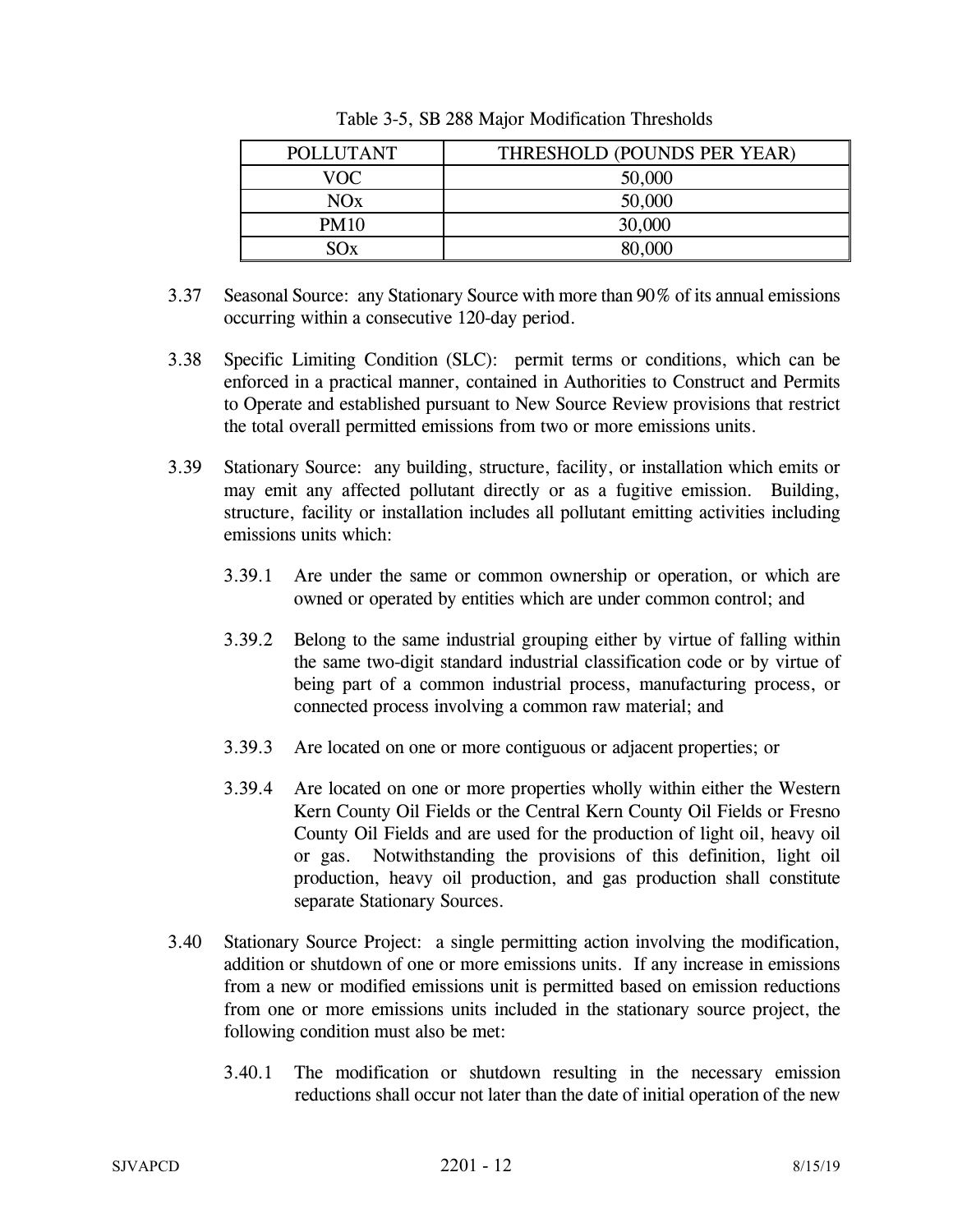or modified emissions unit. If the new or modified emissions unit is, in whole or in part, a replacement for an existing emissions unit at the same stationary source, the APCO may allow a maximum of 90 days as a startup period for simultaneous operation of the existing emissions unit and the unit being replaced.

- 3.41 Temporary Replacement Emissions Unit (TREU): an emissions unit which is at a Stationary Source for less than 180 days in any twelve month period and replaces an existing emissions unit, with a valid District Permit to Operate, which is shut down for maintenance or repair.
	- 3.41.1 The Potential to Emit from a TREU must not exceed the Potential to Emit from the existing emissions unit.
	- 3.41.2 If a TREU is used to replace a TREU, the combined time at the Stationary Source for the two TREU shall not exceed a total of 180 days in any twelve-month period.
	- 3.41.3 An emissions unit not removed from the Stationary Source within 180 days is not a TREU.
- 4.0 Source Requirements
	- 4.1 Best Available Control Technology (BACT): BACT requirements shall be triggered on a pollutant-by-pollutant basis and on an emissions unit-by-emissions unit basis. Unless exempted pursuant to Section 4.2, BACT shall be required for the following actions:
		- 4.1.1 Any new emissions unit or relocation from one Stationary Source to another of an existing emissions unit with a Potential to Emit exceeding 2.0 pounds in any one day;
		- 4.1.2 Modifications to an existing emissions unit with a valid Permit to Operate resulting in an Adjusted Increase in Permitted Emissions (AIPE) exceeding 2.0 pounds in any one day;
		- 4.1.3 Any new or modified emissions unit, in a stationary source project, which results in an SB 288 Major Modification or a Federal Major Modification, as defined in this rule.
	- 4.2 BACT Exemptions: BACT shall not be required for the following:
		- 4.2.1 CO emissions from a new or modified emissions unit at a Stationary Source with a post project Stationary Source Potential to Emit (SSPE2) of less than 200,000 pounds CO per year;
		- 4.2.2 Cargo Carriers;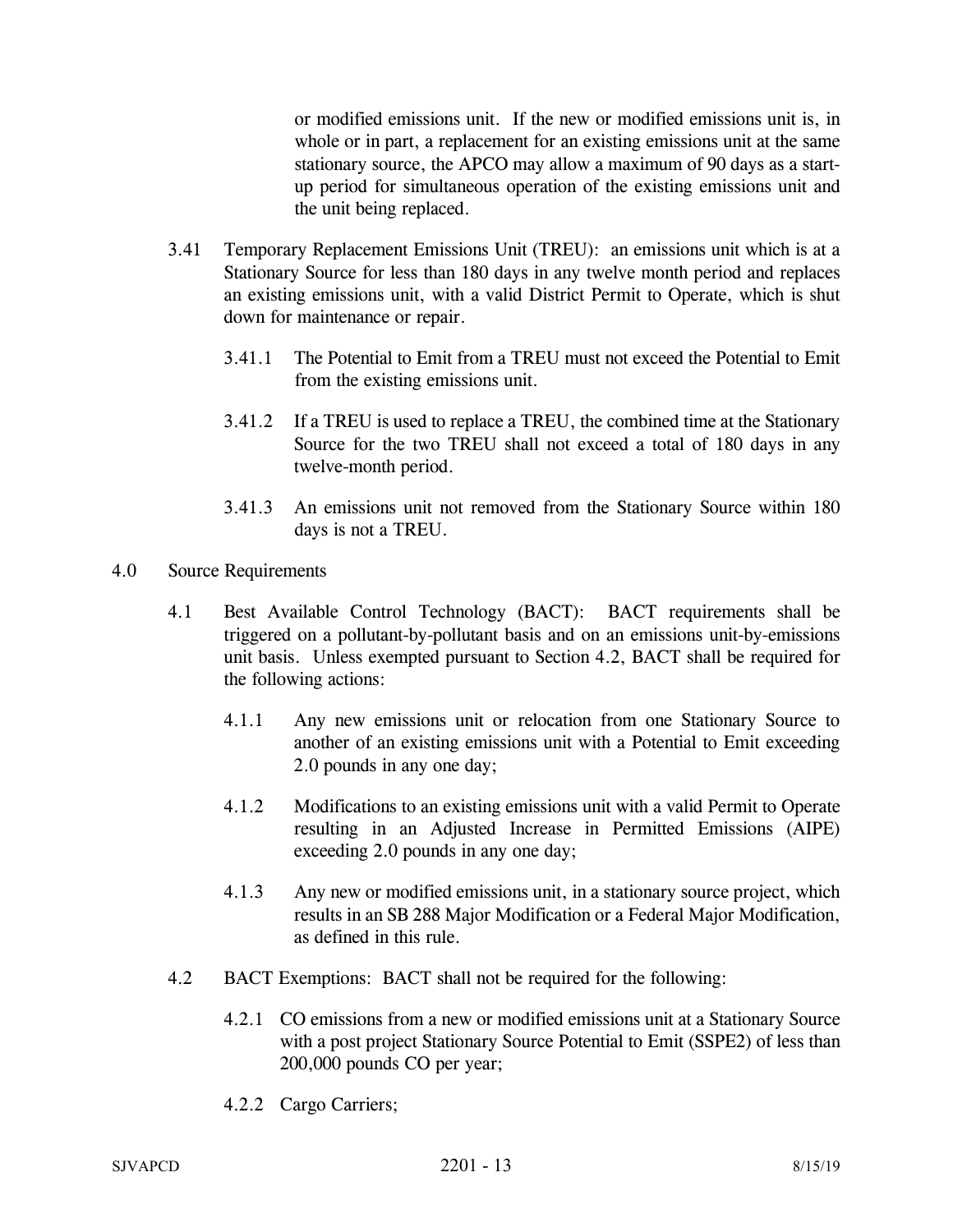- 4.2.3 For existing facilities, the installation or modification of an emission control technique performed solely for the purpose of compliance with the requirements of District, State or Federal air pollution control laws, regulations, or orders, as approved by the APCO, shall be exempt from Best Available Control Technology for all air pollutants, provided all of the following conditions are met:
	- 4.2.3.1 There shall be no increase in the physical or operational design of the existing facility, except for those changes to the design needed for the installation or modification of the emission control technique itself;
	- 4.2.3.2 There shall be no increase in the permitted rating or permitted operating schedule of the permitted unit;
	- 4.2.3.3 There shall be no increase in emissions from the stationary source that will cause or contribute to any violation of a National Ambient Air Quality Standard, Prevention of Significant Deterioration increment, or Air Quality Related Value in Class I areas; and
	- 4.2.3.4 The project shall not result in an increase in permitted emissions or potential to emit of more than 25 tons per year of NOx, or 25 tons per year of VOC, or 15 tons per year of SOx, or 15 tons per year of PM10, or 50 tons per year of CO.
	- 4.2.3.5 The project shall not constitute a federal major modification.
- 4.2.4 New emissions unit or modification of an existing emissions unit for voluntary reduction in emissions, for the sole purpose of generating emission reduction credits. This exemption applies only to the pollutant for which emission reduction credits are obtained. BACT may be required for other affected pollutants;
- 4.2.5 A Temporary Replacement Emissions Unit;
- 4.2.6 A Routine Replacement Emissions Unit; or
- 4.2.7 Transfer of location of emissions units within the same stationary source.
- 4.3 Adjusted Increase in Permitted Emissions (AIPE) Calculations: Adjusted Increase in Permitted Emissions shall be calculated as:

$$
AIPE = PE2 - HAPE
$$

Where:

 $AIPE = Adjusted Increase in Permitted Emissions, pounds per day$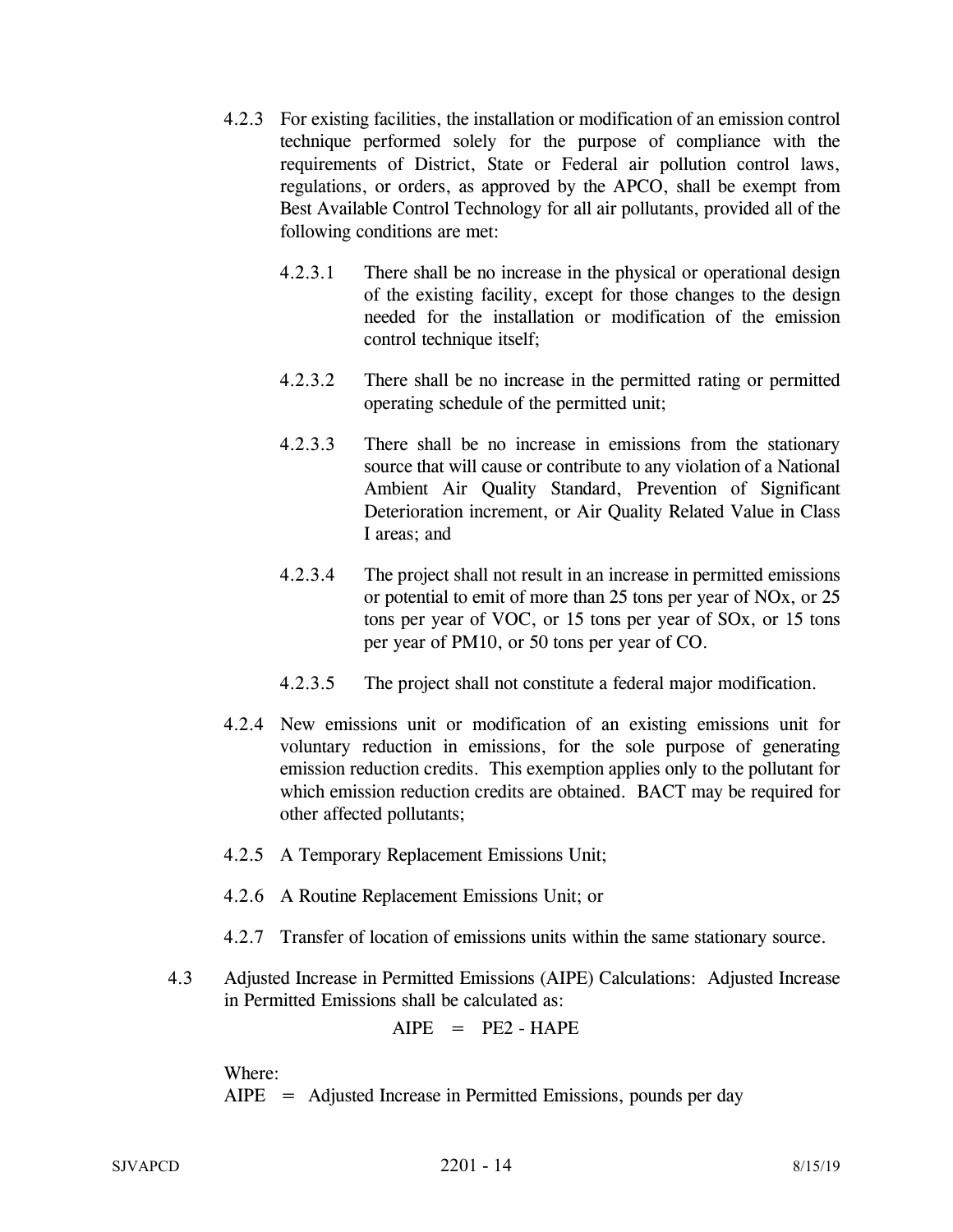- PE2 = the emissions units post project Potential to Emit, pounds per day
- HAPE = the emissions unit's Historically Adjusted Potential to Emit, pounds per day
- 4.4 Historically Adjusted Potential to Emit (HAPE) Calculations: Historically Adjusted Potential to Emit shall be calculated as

$$
HAPE = PE1 x (EF2 / EF1)
$$

Where:

- PE1 = The emissions unit's Potential to Emit prior to modification or relocation
- $EF2 = The$  emissions unit's permitted emission factor for the pollutant after modification or relocation. If EF2 is greater than EF1 then EF2/EF1 shall be set to 1.
- $E_{F1}$  = The emissions unit's permitted emission factor for the pollutant before the modification or relocation
- 4.5 Emission Offset Requirements:
	- 4.5.1 If emission offset requirements are triggered pursuant to Section 4.5.3, emission offsets shall be provided for net emissions increases resulting from a project. Offset quantities shall be calculated pursuant to Section 4.7.
	- 4.5.2 For Stationary Sources with a quarterly Potential to Emit which remain constant throughout the year, the amount shall be calculated in pounds per year. For Stationary Sources with quarterly Potential to Emit that is not constant throughout the year, and for Seasonal Sources the amount shall be calculated in pounds per quarter.
	- 4.5.3 Offset requirements shall be triggered on a pollutant-by-pollutant basis. Unless exempted pursuant to Section 4.6, offsets shall be required if the post-project Stationary Source Potential to Emit (SSPE2) equals or exceeds the following offset threshold levels:

| <b>POLLUTANT</b> | SSPE2 (POUNDS /YEAR) |
|------------------|----------------------|
| VOC              | 20,000               |
| NOx              | 20,000               |
| ിറ               | 200,000              |
| SOx              | 54,750               |
| <b>PM10</b>      | 29,200               |

Table 4-1, Emissions Offset Threshold Levels

4.5.4 Offsets shall be required for PM2.5 and PM2.5 precursor emission increases for such increases that constitute new major sources or federal major modifications.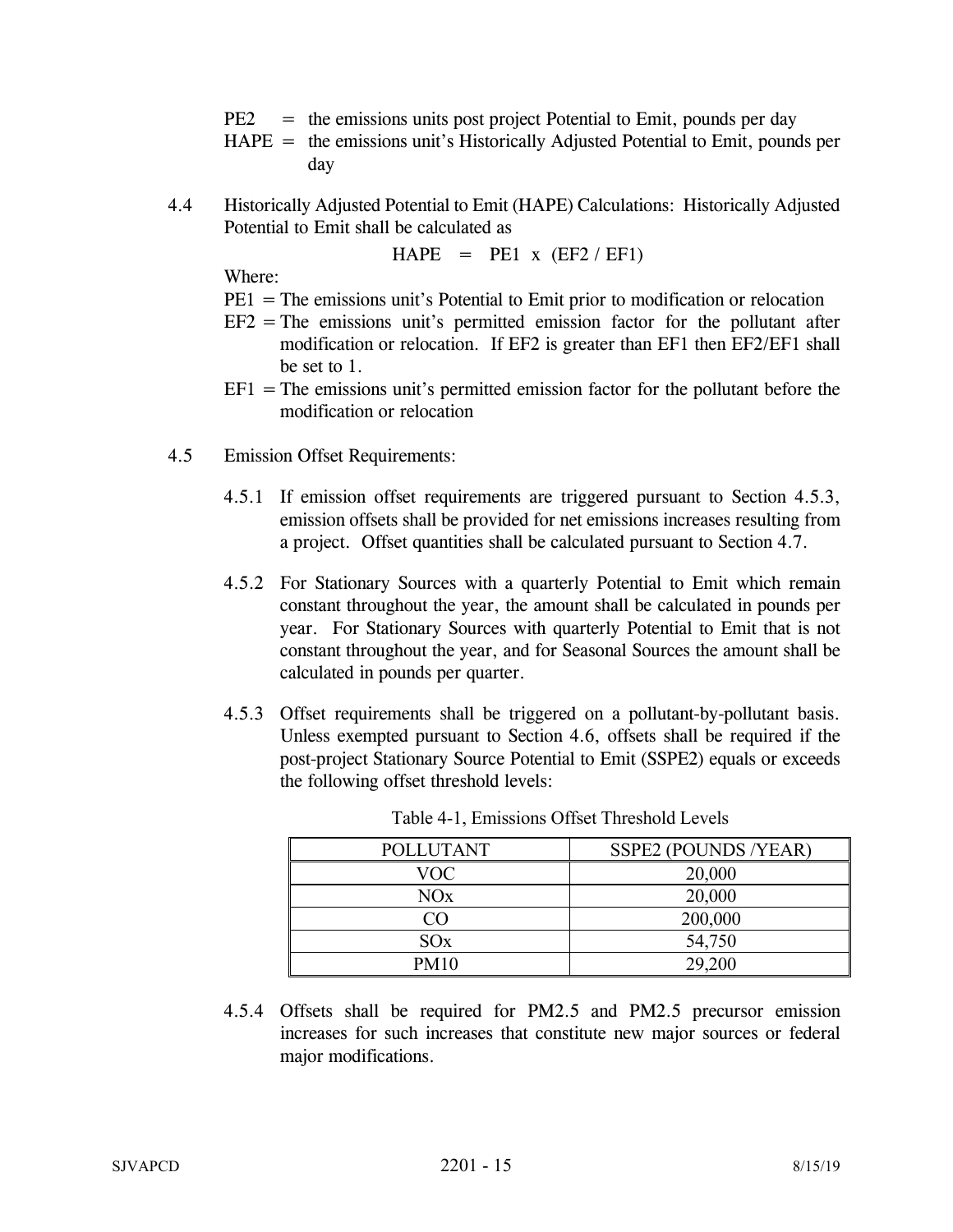- 4.6 Emission Offset Exemptions: Emission offsets shall not be required for the following:
	- 4.6.1 Increases in carbon monoxide in attainment areas if the applicant demonstrates to the satisfaction of the APCO, that the Ambient Air Quality Standards are not violated in the areas to be affected, and such emissions will be consistent with Reasonable Further Progress, and will not cause or contribute to a violation of Ambient Air Quality Standards;
	- 4.6.2 Emergency equipment that is used exclusively as emergency standby equipment for electric power generation or any other emergency equipment as approved by the APCO that does not operate more than 200 hours per year for non-emergency purposes and is not used pursuant to voluntary arrangements with a power supplier to curtail power. Equipment exempted by this section shall maintain a written record of hours of operation and shall have permit conditions limiting non-emergency operation;
	- 4.6.3 Portable equipment which is registered as such in accordance with the provisions of Rule 2280 (Portable Equipment Registration) or the Statewide Portable Equipment Registration Program (California Code of Regulation Title 13, Article 5, Sections 2450-2465), or equipment registered in accordance with the provisions of Rule 2250 (Permit-Exempt Equipment Registration);
	- 4.6.4 On-site soil or groundwater decontamination performed by, under the jurisdiction of, or pursuant to the requirements of an authorized health officer, agricultural commissioner, fire protection officer, or other authorized government officers, provided emissions do not exceed 4,000 pounds per year of any affected pollutant from all emissions units associated with decontamination project;
	- 4.6.5 A Temporary Replacement Emissions Unit.
	- 4.6.6 A transfer of location of an entire Stationary Source within the District, under the same owner and provided:
		- 4.6.6.1 The Potential to Emit of any affected pollutant will not be greater at the new location than at the previous location when all emissions units are operated at the same permitted conditions; and
		- 4.6.6.2 BACT is applied to all emissions units with a Potential to Emit exceeding 2.0 pounds per day; and
		- 4.6.6.3 The transferred Stationary Source is not added to an existing Stationary Source.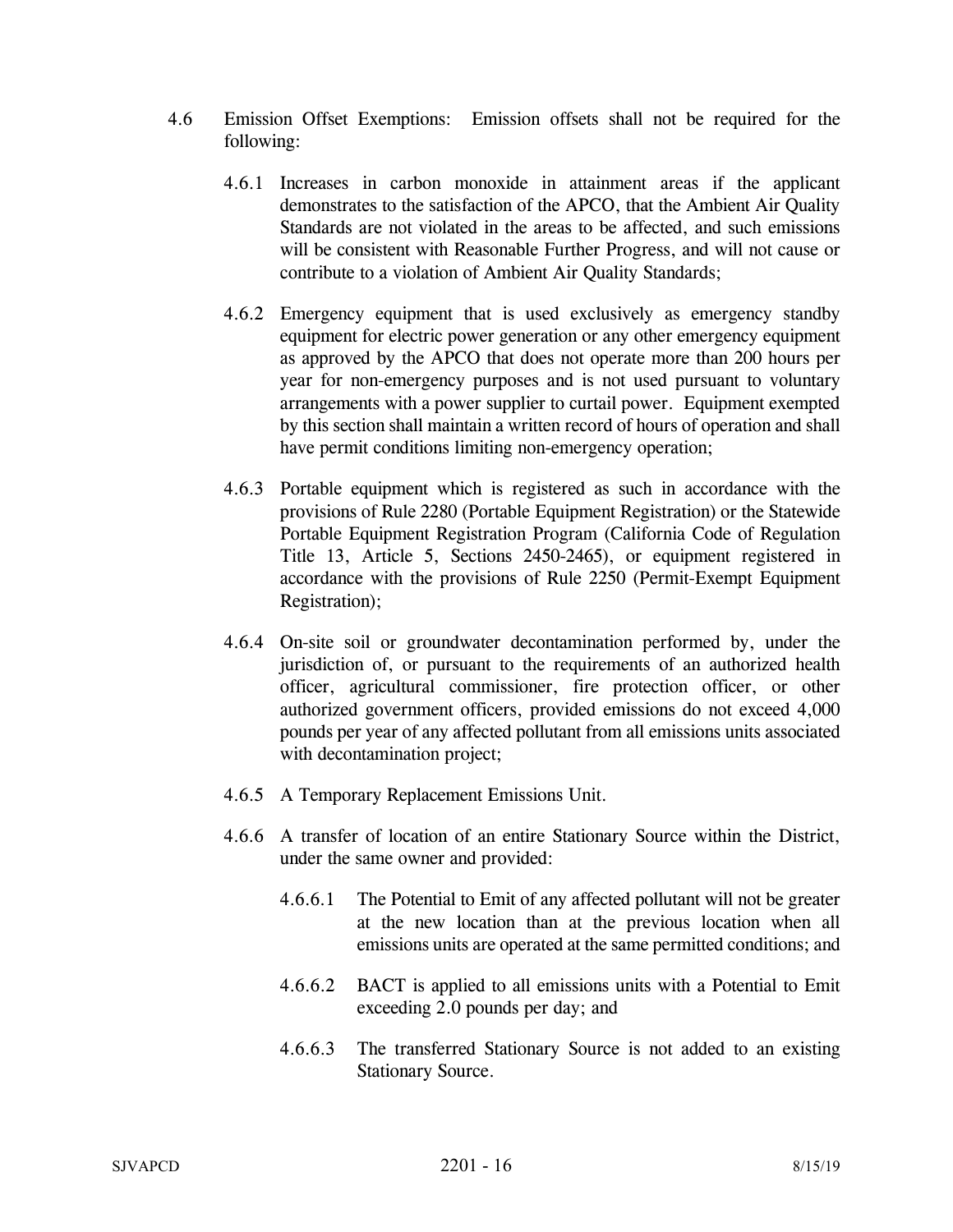- 4.6.7 A transfer of location of an emissions unit from one Stationary Source to another within the District, under the same owner and provided:
	- 4.6.7.1 The Potential to Emit of any affected pollutant will not be greater at the new location than at the previous location when all emissions units are operated at the same permitted conditions, and
	- 4.6.7.2 The offsets that would be otherwise required for the unit at the new location have been provided for the emissions unit previously.
- 4.6.8 For existing facilities, the installation or modification of an emission control technique performed solely for the purpose of compliance with the requirements of District, State or Federal air pollution control laws, regulations, or orders, as approved by the APCO, shall be exempt from offset requirements for all air pollutants provided all of the following conditions are met:
	- 4.6.8.1 There shall be no increase in the physical or operational design of the existing facility, except for those changes to the design needed for the installation or modification of the emission control technique itself;
	- 4.6.8.2 There shall be no increase in the permitted rating or permitted operating schedule of the permitted unit;
	- 4.6.8.3 There shall be no increase in emissions from the stationary source that will cause or contribute to any violation of a National Ambient Air Quality Standard, Prevention of Significant Deterioration increment, or Air Quality Related Value in Class I areas; and
	- 4.6.8.4 The project shall not result in an increase in permitted emissions or potential to emit of more than 25 tons per year of NOx, or 25 tons per year of VOC, or 15 tons per year of SOx, or 15 tons per year of PM10, or 50 tons per year of CO.
- 4.6.9 Agricultural Sources, for criteria pollutants for that source if emissions reductions from that source would not meet the criteria for real, permanent, quantifiable, and enforceable emission reductions.
	- 4.6.9.1 In no case shall the offset exemption in Section 4.6.9 apply to an agricultural source that is also a major stationary source for the pollutant for which the offset exemption is sought.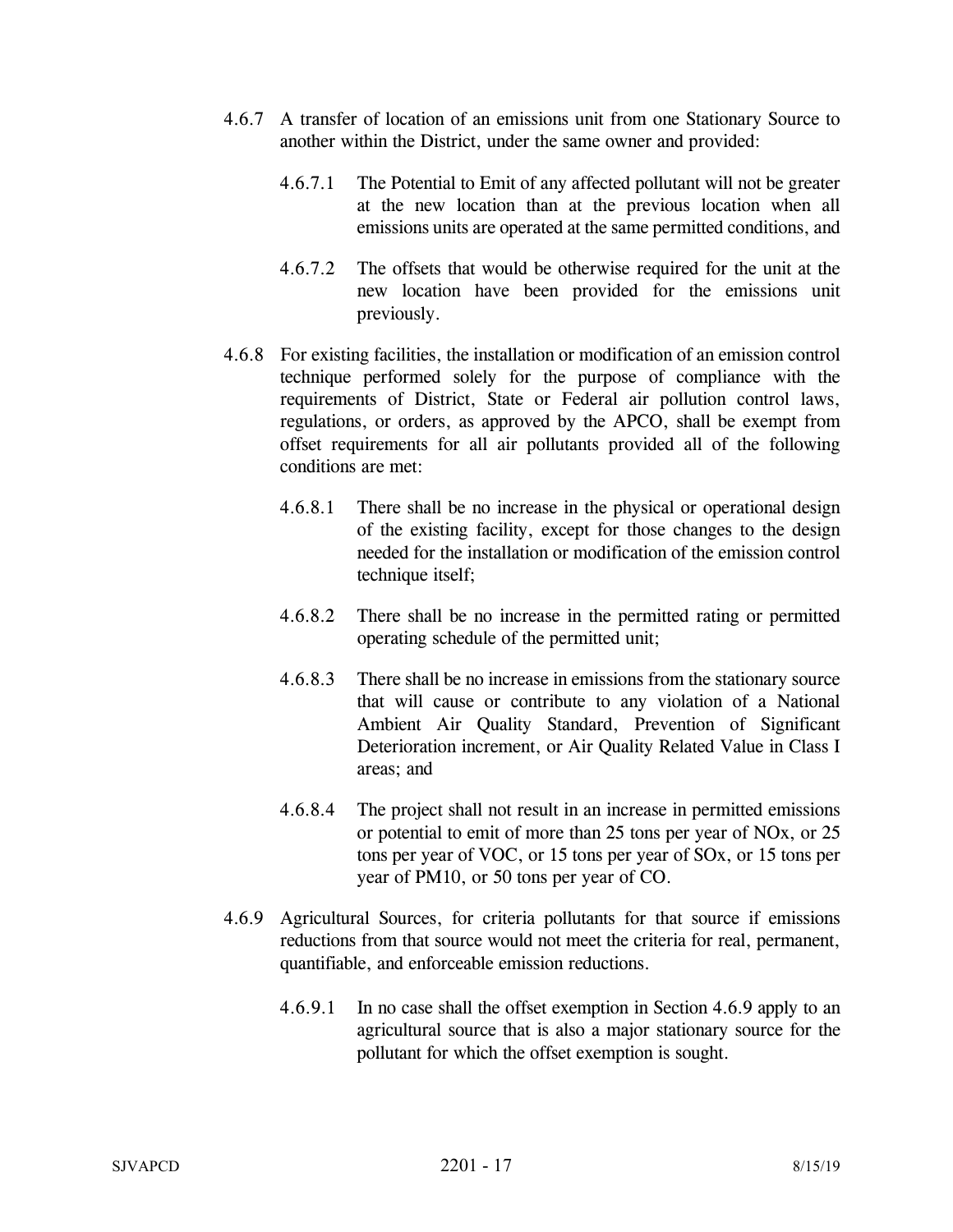- 4.7 Emission Offset Quantity Calculations:
	- 4.7.1 For pollutants with a pre-project Stationary Source Potential to Emit (SSPE1) greater than the emission offset threshold levels, emission offsets shall be provided for:
		- 4.7.1.1 All increases in Stationary Source emissions, calculated as the sum of differences between the post-project Potential to Emit (PE2) and the Baseline Emissions (BE) of all new and modified emissions units, plus
		- 4.7.1.2 All increases in Cargo Carrier emissions.
	- 4.7.2 For pollutants with a pre-project Stationary Source Potential to Emit (SSPE1) less than or equal to the offset threshold levels, emission offsets shall be provided for:
		- 4.7.2.1 All increases in Stationary Source emissions above the offset trigger levels, calculated as the difference between the SSPE2 and the offset trigger level, plus
		- 4.7.2.2 All increases in Cargo Carrier emissions.
	- 4.7.3 The quantity of offsets calculated pursuant to Sections 4.7.1 and 4.7.2 shall be multiplied by the appropriate Distance Offset Ratio to determine the final quantity of offsets required.
	- 4.7.4 PM10 Emissions: In determining the quantity of required PM10 offsets, the Total Suspended Particulate Matter (TSP) emissions for which full offsets have been previously provided shall not be recalculated as PM10.
- 4.8 Distance Offset Ratio: For offset calculations, the distance offset ratio shall be as shown below:
	- 4.8.1 For NOx and VOC offsets for new major sources and federal major modifications, the distance offset ratio shall be 1.5;
	- 4.8.2 For PM2.5 and PM2.5 precursor offsets for new major sources and federal major modifications, the offset ratio shall be 1.0;
	- 4.8.3 The requirements of Section 4.8.1 shall not apply if the District demonstrates to the satisfaction of the federal Environmental Protection Agency that all major sources of NOx and VOC in the District are equipped with federal BACT, as defined in CAA Section 169(3). After EPA approval of such a demonstration, the standard distance offset ratios listed in Table 4-2 shall apply for new major sources and federal major modifications,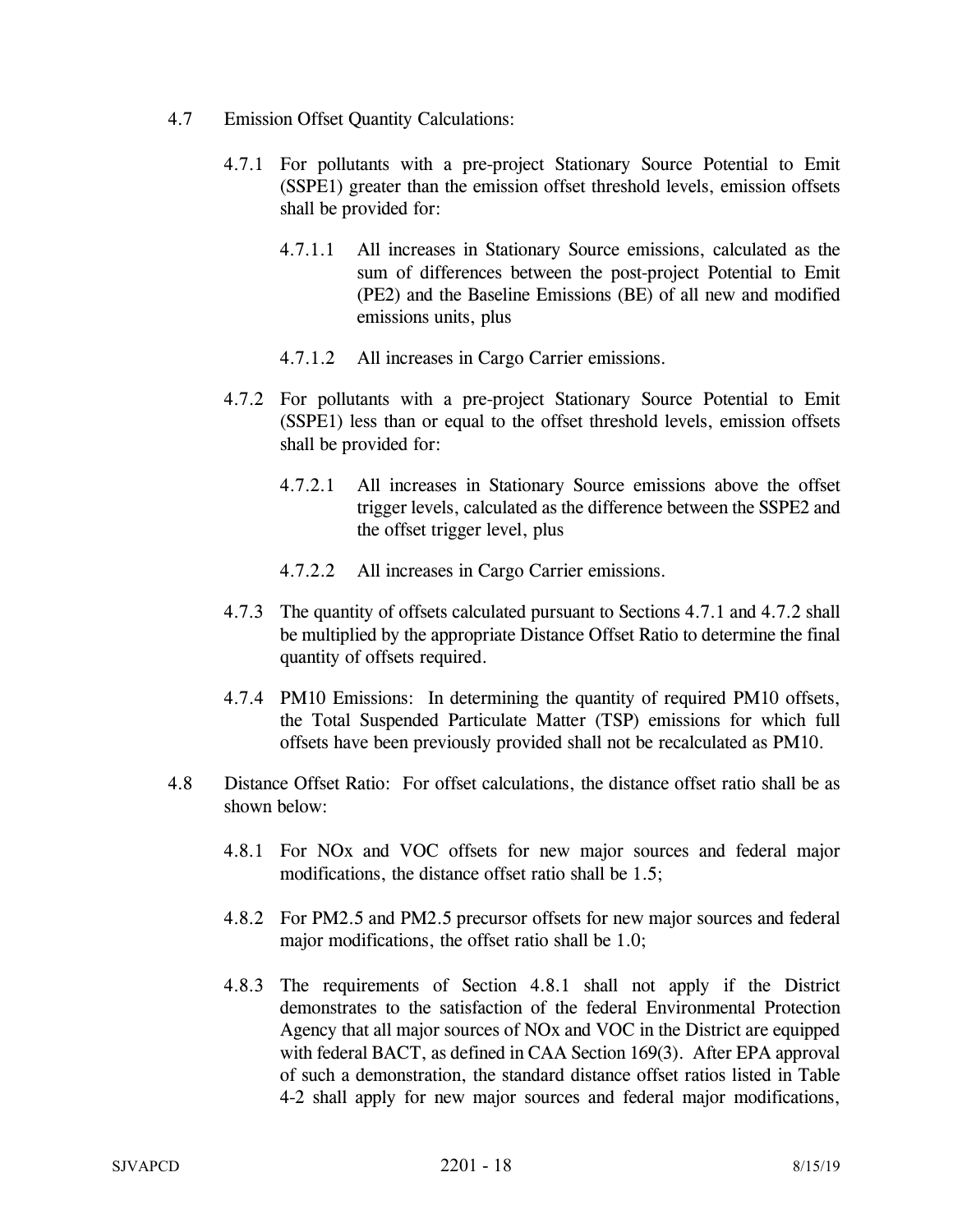except that where the original location of the offsets is at the same stationary source as the new or modified emissions unit, the distance offset ratio shall be 1.2.

4.8.4 For all other projects not specified above, the standard distance offset ratio shall be as shown in Table 4-2:

| ORIGINAL LOCATION OF EMISSION OFFSETS                                               | <b>OFFSET RATIO</b>                                |
|-------------------------------------------------------------------------------------|----------------------------------------------------|
| at the same Stationary Source as the new or modified<br>emissions unit              | 1.0                                                |
| within 15 miles of the new or modified emissions unit's<br><b>Stationary Source</b> | 1.2 for Non-Major Sources<br>1.3 for Major Sources |
| 15 miles or more from the new or modified emissions<br>unit's Stationary Source     | 1.5                                                |

Table 4-2, Standard Distance Offset Ratio

- 4.9 Pre-project Stationary Source Potential to Emit (SSPE1) shall be calculated, on a pollutant-by-pollutant basis, as the sum of the following:
	- 4.9.1 The Potential to Emit from all units with valid Authorities to Construct (ATC) or Permits to Operate (PTO) at the Stationary Source.
		- 4.9.1.1 For a unit with both a valid ATC and a PTO or a unit with multiple valid ATC, use the ATC or PTO with the highest potential emissions.
		- 4.9.1.2 For units subject to an SLC, the Potential to Emit shall be based on the overall Potential to Emit limit for all units covered by the SLC and not the sum of the individual Potential to Emit of each emissions unit.
	- 4.9.2 The quantity of emission reduction credits (ERC) which have been banked since September 19, 1991 for Actual Emissions Reductions that have occurred at the source, and which have not been used on-site. This quantity includes all ERC held as certificates and all emission reduction credits that have been sold or transferred. Reductions shall be added to the SSPE1 as positive values.
- 4.10 Post-project Stationary Source Potential to Emit (SSPE2) shall be calculated, on a pollutant-by-pollutant basis, as the sum of the following:
	- 4.10.1 The Potential to Emit from all units with valid Authorities to Construct or Permits to Operate at the Stationary Source, except for emissions units proposed to be shut down as part of a Stationary Source Project.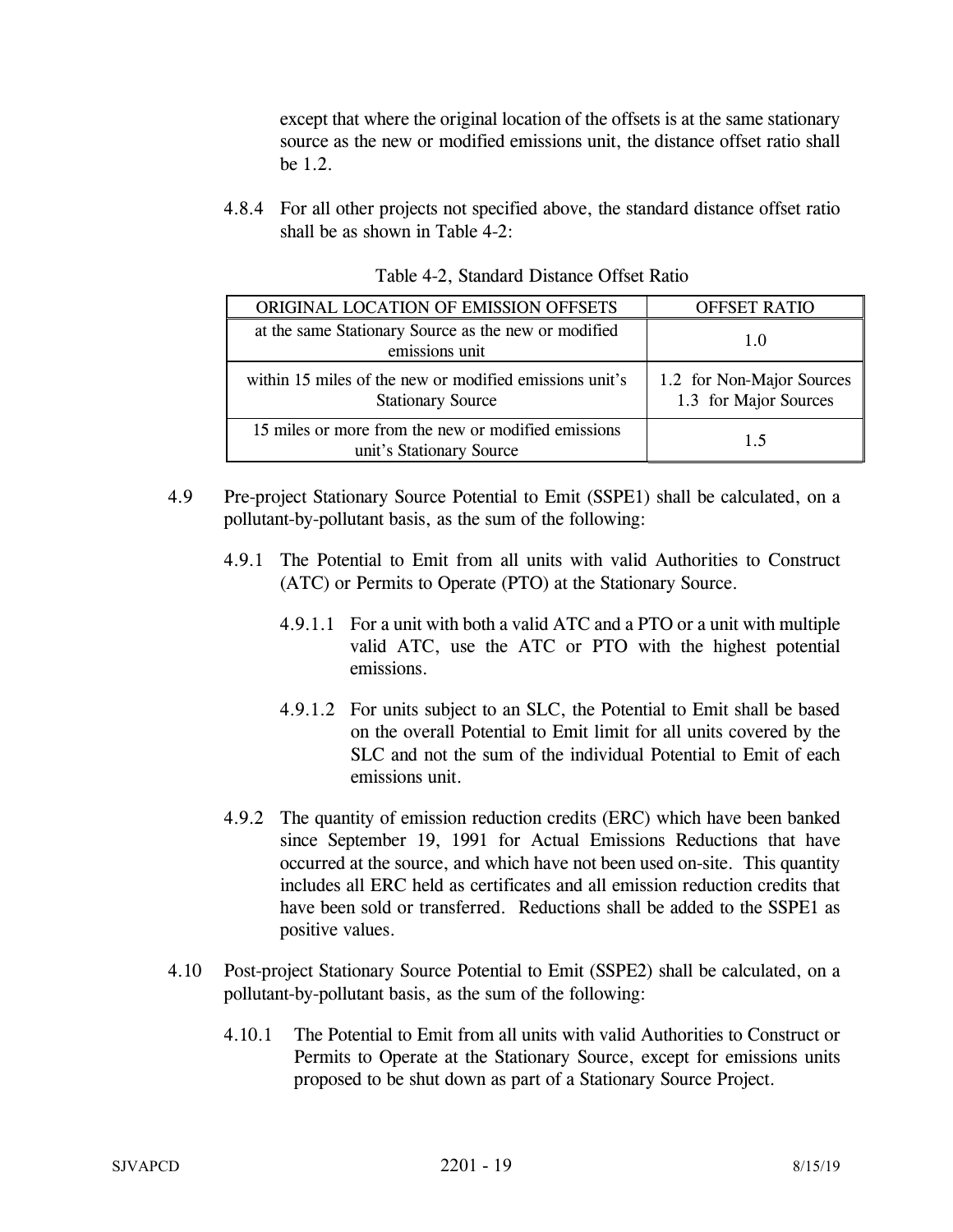- 4.10.1.1 The Potential to Emit of the post-project Authority to Construct will be used for new or modified units, provided that the ATC will include new conditions canceling the existing ATC or PTO for those units, otherwise use the ATC or PTO with the highest potential emissions.
- 4.10.1.2 For units subject to an SLC, the Potential to Emit shall be based on the overall Potential to Emit limit for all units covered by the SLC and not the sum of the individual Potential to Emit of each emissions unit.
- 4.10.2 The quantity of emission reduction credits (ERC) which have been banked since September 19, 1991 for Actual Emissions Reductions that have occurred at the source, and which have not been used on-site. This quantity includes all ERC held as certificates and all emission reduction credits that have been sold or transferred. Reductions shall be added to the SSPE2 as positive values.
- 4.11 Calculations involving PM10 emissions
	- 4.11.1 For existing Stationary Sources for which particulate matter emissions have been calculated as Total Suspended Particulate (TSP), the PM10 emissions shall be recalculated from TSP values using PM10 emission factors or speciation data.
	- 4.11.2 In the absence of PM10 emissions factors or speciation data, assume 50% of the total suspended particulates is PM10.
	- 4.11.3 If the applicant has previously provided full offsets for total suspended particulate matter emissions, those total suspended particulate matter emissions need not be recalculated as PM10, for the purpose of determining the quantity of offsets.
- 4.12 Actual Emissions Reductions (AER) Calculations: Actual Emissions Reductions shall be calculated, on a pollutant-by-pollutant basis, as follows:

$$
AER = HAE - PE2
$$

Where:

 $HAE = Historic$  Actual Emissions

- PE2 = Post-project Potential to Emit
- 4.12.1 Prior to banking, AER shall be discounted by 10 percent (10%) for Air Quality Improvement Deduction, and shall comply with all applicable provisions of Rule 2301 (Emission Reduction Credit Banking).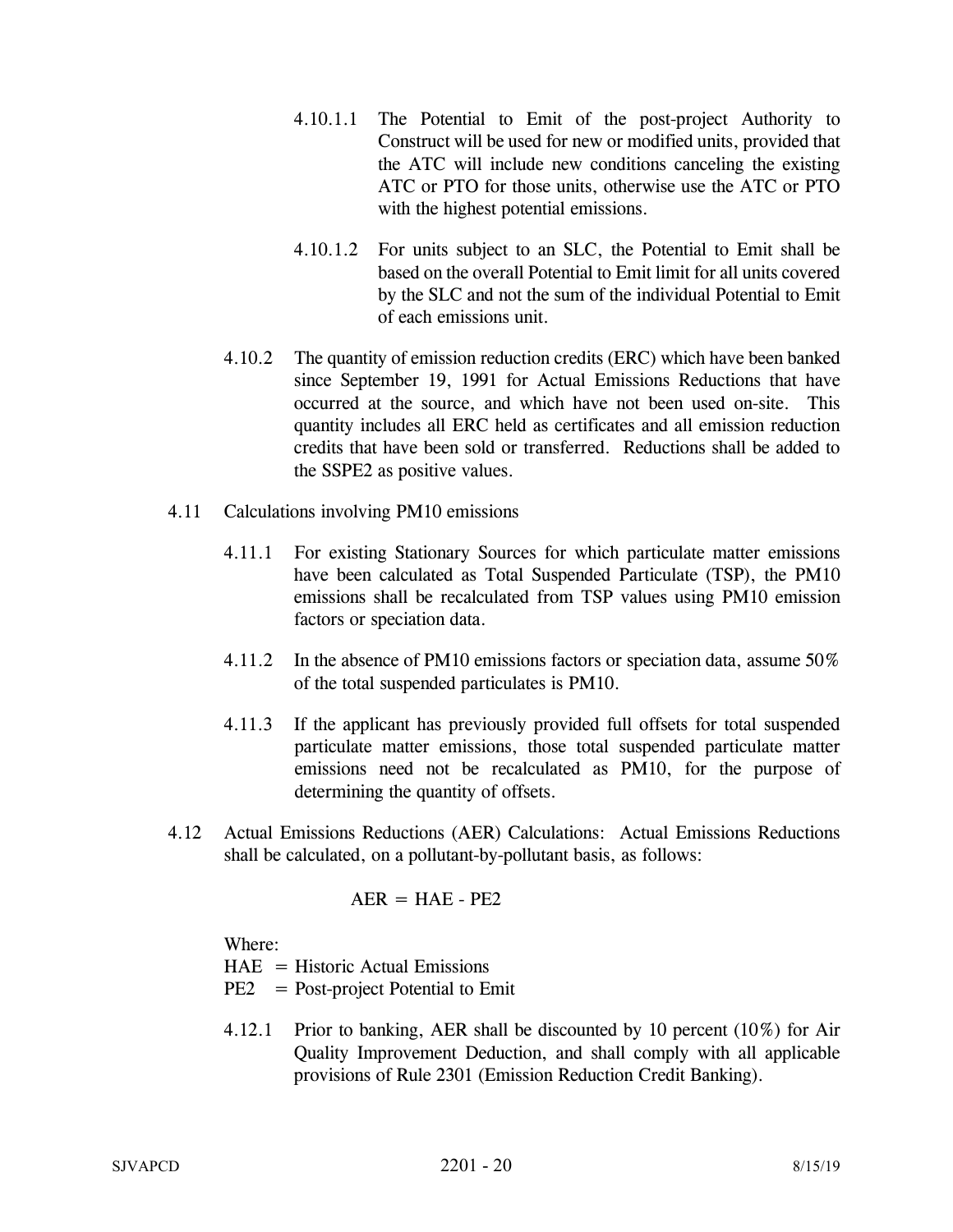- 4.13 Additional Offset Requirements: Offsets obtained subject to this rule shall comply with the following provisions:
	- 4.13.1 Major Source shutdowns or permanent curtailments in production or operating hours of a Major Source may not be used as offsets for emissions from a Major Source, a Federal Major Modification, or an SB 288 Major Modification, unless the ERC, or the emissions from which the ERC are derived, has been included in an EPA-approved attainment plan.
	- 4.13.2 Offsets from another district may be used only if the source of the offsets is within 50 miles of the proposed emissions increases and the APCO has reviewed the permit conditions issued by the district in which the proposed offsets are obtained and certifies that such offsets meet the requirements of this rule and CH&SC Section 40709.6.
	- 4.13.3 Interpollutant offsets:
		- 4.13.3.1 Interpollutant offsets may be approved by the APCO on a caseby-case basis, provided that the applicant demonstrates to the satisfaction of the APCO, that the emission increases from the new or modified source will not cause or contribute to a violation of an Ambient Air Quality Standard. In such cases, the APCO shall, based on an air quality analysis, impose offset ratios equal to or greater than the requirements of this rule.
			- 4.13.3.1.1 In no case shall exempt compounds or the other compounds excluded from the definition of VOC be used as offsets for VOC.
			- 4.13.3.1.2 Interpollutant offsets between PM10 and PM10 precursors may be allowed.
			- 4.13.3.1.3 PM10 emissions shall not be allowed to offset NOx or reactive organic compound emissions in ozone nonattainment areas, nor be allowed to offset SO2 emissions in sulfate nonattainment areas.
			- 4.13.3.1.4 Interpollutant offsets between NOx and VOC may be allowed.
		- 4.13.3.2 Interpollutant offsets between PM2.5 and PM2.5 precursors are allowed at specific ratios as established by US EPA, or as approved into the State Implementation Plan by the US EPA.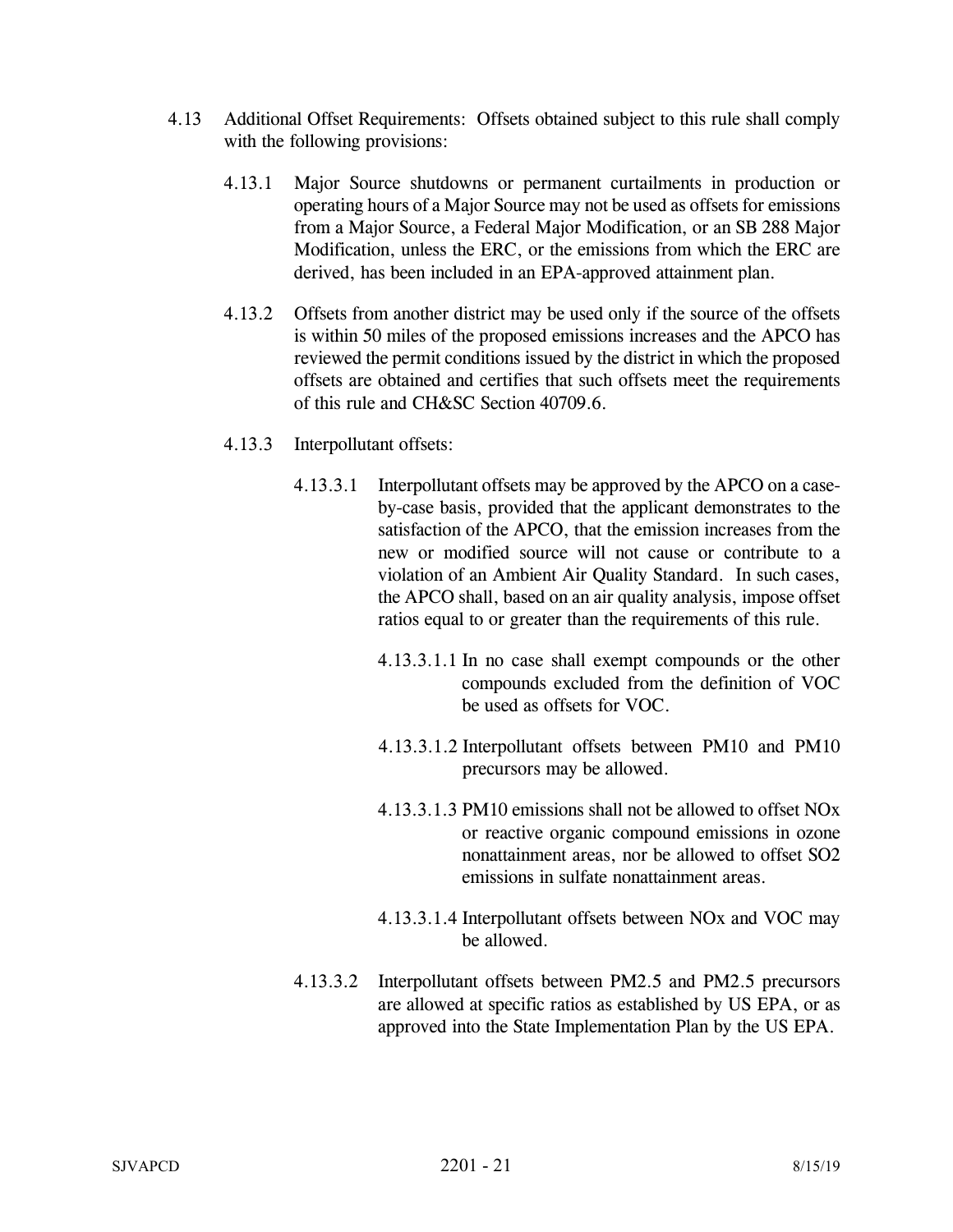- 4.13.4 Actual Emissions Reductions (AER) used as offsets must have occurred during the same calendar quarter as the emissions increases being offset except as allowed pursuant to Sections 4.13.6 through 4.13.9.
- 4.13.5 AER used as offsets for a Seasonal Source must have occurred during the same time period as the proposed source will operate except as allowed pursuant to Sections 4.13.6 through 4.13.9.
- 4.13.6 AER used as offsets for a biomass-fired power facility may have occurred during any quarter.
- 4.13.7 AER for PM that occurred from October through March, inclusive, may be used to offset increases in PM during any period of the year.
- 4.13.8 AER for NOx and VOC that occurred from April through November may be used to offset increases in NOx and VOC during any period of the year.
- 4.13.9 AER for CO that occurred from November through February may be used to offset increases in CO during any period of the year.
- 4.13.10 AER used as offsets for new and modified Major Sources must be obtained from an area:
	- 4.13.10.1 That has a nonattainment classification that is equal to or higher than the area in which the new or modified Major Source is located, and
	- 4.13.10.2 Where emissions contribute to a violation of a national Ambient Air Quality Standard in the area in which the new or modified Major Source is located.
- 4.13.11 Offsets required as a condition of an Authority to Construct or a Permit to Operate shall commence not later than the date of initial operation of the new or modified emissions unit.
	- 4.13.11.1 If the new or modified emissions unit is, in whole or in part, a replacement for an existing emissions unit at the same stationary source, the APCO may allow a maximum of 90 days as a start-up period for simultaneous operation of the existing emissions unit and the unit being replaced.
- 4.13.12 Nothing in this rule shall be construed as requiring ERC used as NSR offsets to be discounted at time of use, except for the additional offsets as required by Sections 4.8, 4.13.3, and as described in Section 7.0.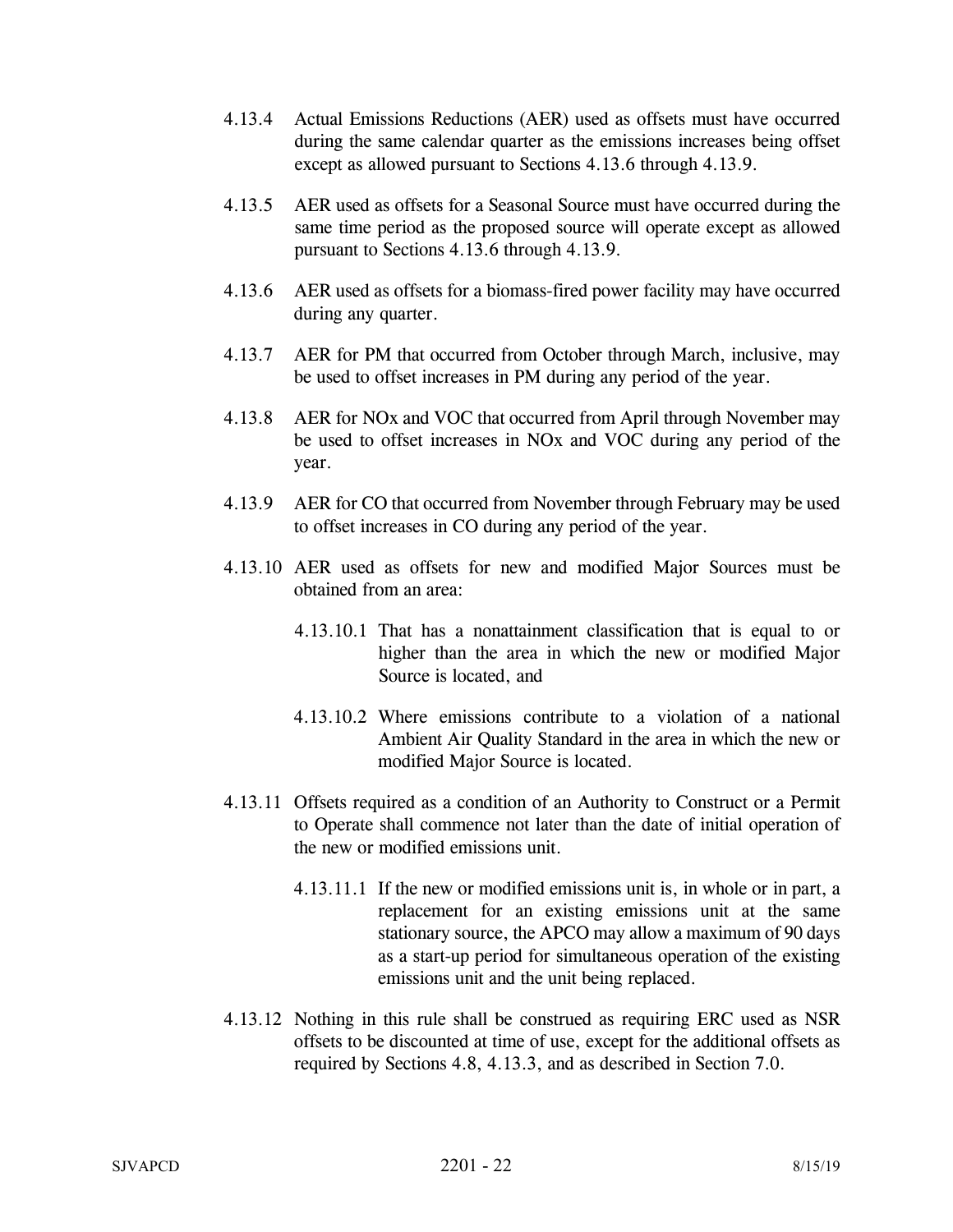- 4.14 Ambient Air Quality Standards:
	- 4.14.1 Emissions from a new or modified Stationary Source shall not cause or make worse the violation of an Ambient Air Quality Standard. In making this determination, the APCO shall take into account the increases in minor and secondary source emissions as well as the mitigation of emissions through offsets obtained pursuant to this rule. Modeling used for the purposes of this rule shall be consistent with the requirements contained in the most recent edition of EPA's "Guideline on Air Quality Models" unless the APCO finds such model is inappropriate for use. After making such a finding, the APCO may designate an alternative model only after allowing for public comments and only with the concurrence of the ARB or the EPA.
		- 4.14.1.1 At the discretion of the APCO, a new or modified source which is not subject to the public noticing requirements of Section 5.4 shall be exempted from the requirements of Section 4.14.1.
- 4.15 Additional Requirements for new Major Sources and Federal Major Modifications
	- 4.15.1 Alternative siting: For those sources for which an analysis of alternative sites, sizes, and production processes is required under Section 173 of the Federal Clean Air Act, the applicant shall prepare an analysis functionally equivalent to the requirements of Division 13, Section 21000 et. seq. of the Public Resources Code.
	- 4.15.2 Compliance by Other Owned, Operated, or Controlled Source: The owner of a proposed new Major Source or federal major modification shall demonstrate to the satisfaction of the APCO that all major Stationary Sources owned or operated by such person (or by any entity controlling, controlled by, or under common control with such person) in California which are subject to emission limitations are in compliance or on a schedule for compliance with all applicable emission limitations and standards.
- 5.0 Administrative Requirements

The administrative requirements of Sections 5.1 through 5.7, inclusive, shall be applied to all applications for a new or modified emissions unit except for power plants proposed to be constructed in the District and for which a Notice of Intention (NOI) or Application for Certification (AFC) has been accepted by the California Energy Commission. For such power plants, the administrative requirements of Section 5.8 shall apply.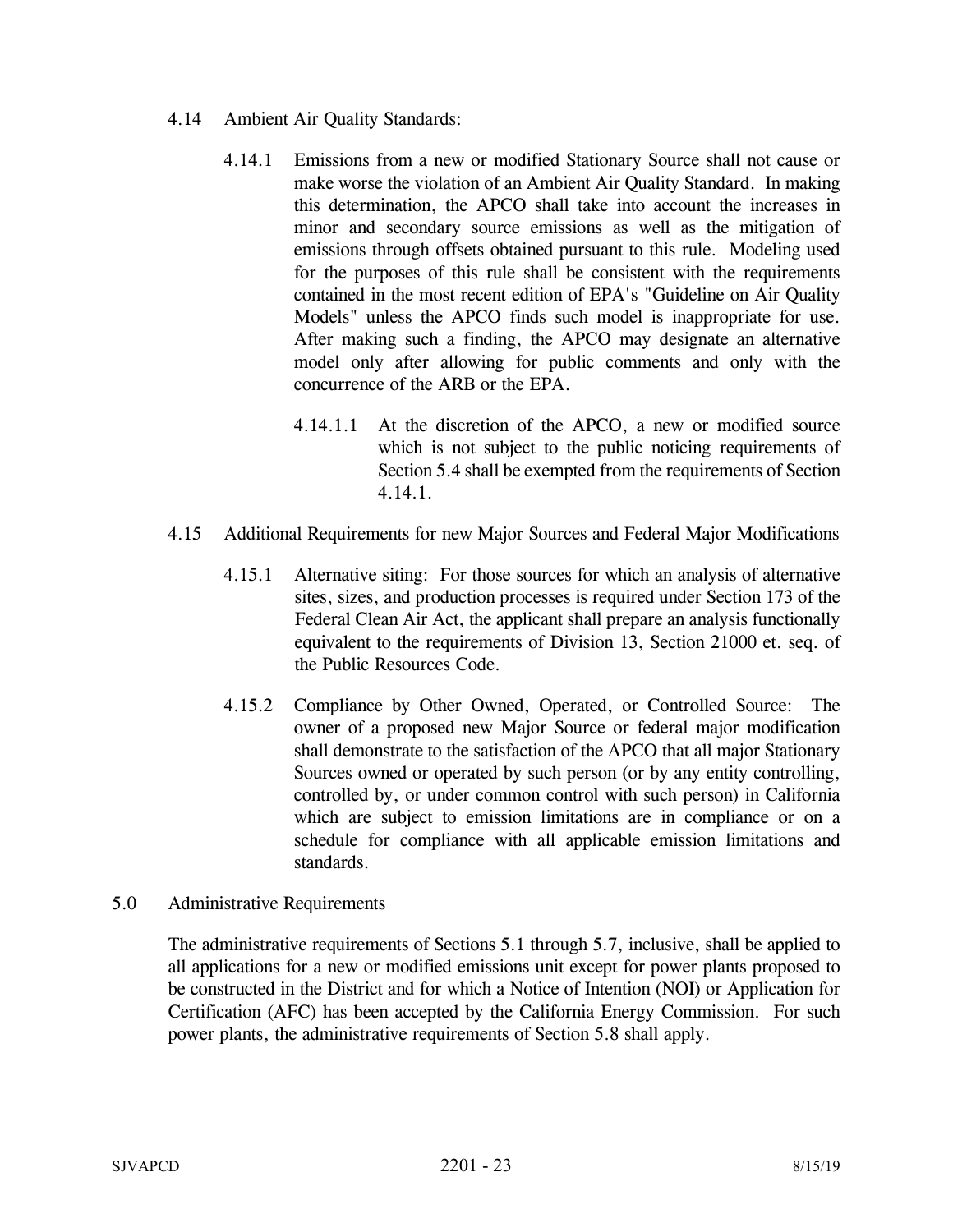- 5.1 Complete Application: The APCO shall determine whether the application is complete not later than 30 days after receipt of the application, or after such longer time as both the applicant and the APCO may agree.
	- 5.1.1 If the APCO determines that the application is not complete, the applicant shall be notified in writing of the decision specifying the information required. Upon receipt of any resubmittal of the application, a new 30-day period to determine completeness shall begin.
	- 5.1.2 Completeness of an application or resubmitted application shall be evaluated on the basis of the information requirements set forth in the District Rules and Regulations as they exist on the date on which the application or resubmitted application is received.
	- 5.1.3 Upon determination that the application is complete, the APCO shall notify the applicant in writing.
	- 5.1.4 The APCO may, during the processing of the application, request an applicant to clarify, amplify, correct, or otherwise supplement the information submitted in the application.
- 5.2 Preliminary Decision: Following acceptance of an application as complete, the APCO shall perform the evaluations required to determine compliance with this rule and make a preliminary written decision as to whether an Authority to Construct should be approved, conditionally approved, or disapproved.
	- 5.2.1 The APCO shall deny any Authority to Construct if the APCO finds that the subject of the application would not comply with the standards set forth in this rule or any other District rule.
	- 5.2.2 The decision shall be supported by a succinct, written analysis.
- 5.3 Final Action: Within 180 days after acceptance of an application as complete, or within 180 days after the lead agency has approved the project under the California Environmental Quality Act, whichever occurs later, the APCO shall take final action on the application after considering all written comments.
- 5.4 Public Notification and Publication Requirements: The APCO shall provide public notification and publication for the following types of applications:
	- 5.4.1 New Major Sources, Federal Major Modifications, and SB 288 Major Modifications.
	- 5.4.2 Applications which include a new emissions unit with a Potential to Emit greater than 100 pounds during any one day for any one affected pollutant;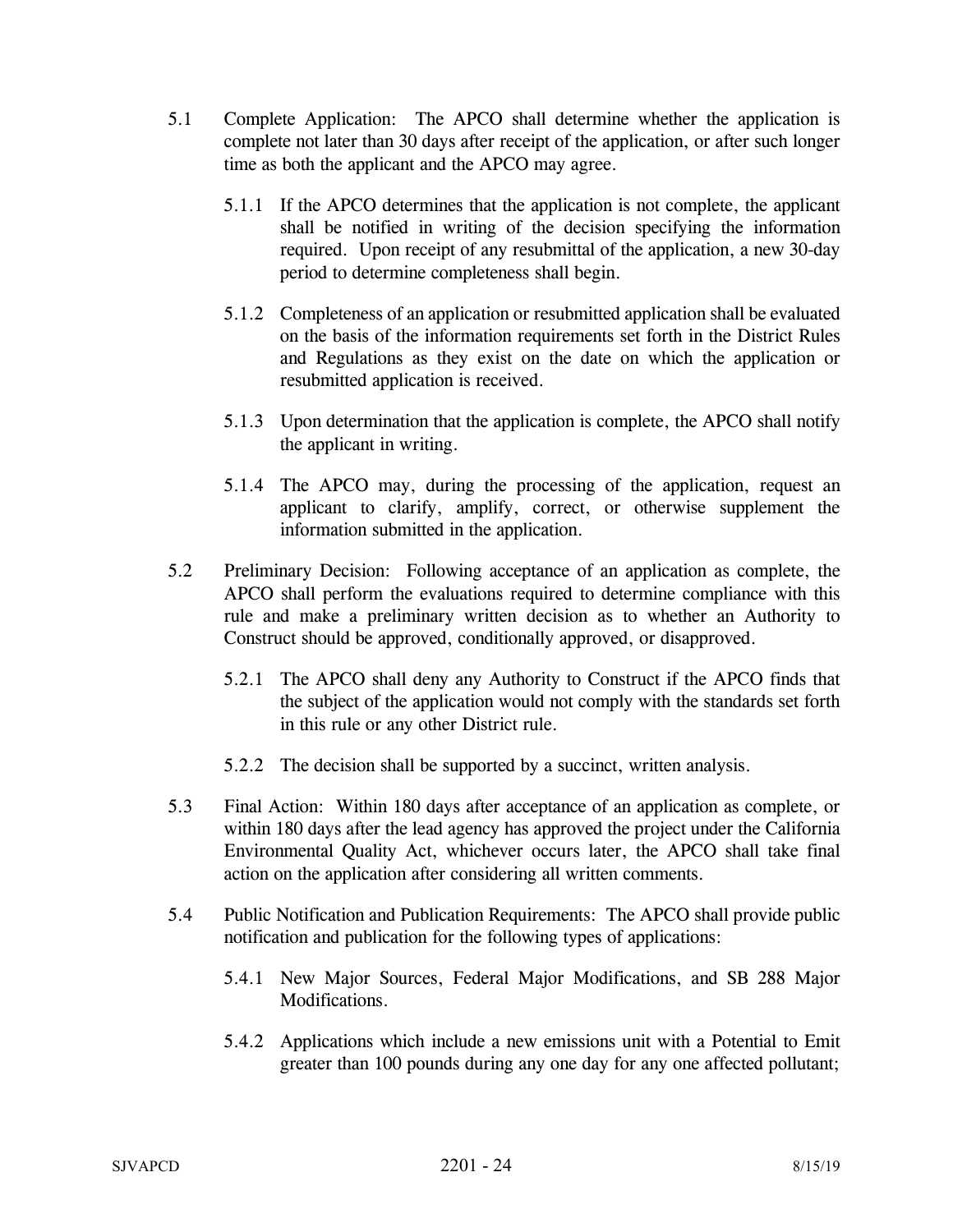- 5.4.3 Modifications that increase the Stationary Source Potential to Emit (SSPE1) from a level below the emissions offset threshold level to a level exceeding the emissions offset threshold level for one or more pollutants;
- 5.4.4 New Stationary Sources with post-project Stationary Source Potential to Emit (SSPE2) exceeding the emissions offset threshold level for one or more pollutants;
- 5.4.5 Any permitting action resulting in a Stationary Source Project Increase in Permitted Emissions (SSIPE) exceeding 20,000 pounds per year for any one pollutant.
- 5.5 Public Notification and Publication Actions: For the types of applications listed in Section 5.4, the APCO shall perform the following actions:
	- 5.5.1 Within ten (10) calendar days following the preliminary decision the APCO shall electronically publish a notice on the District's website, including a copy of the draft permit, stating the preliminary decision, noting how pertinent information can be obtained, and inviting written public comment for a 30 day period following the date of publication.
	- 5.5.2 No later than the date of publication, the APCO shall transmit to the applicant its preliminary written decision, the analysis, and a copy of the notice submitted for publication.
	- 5.5.3 No later than the date of publication, the APCO shall transmit to the ARB and to any person who requests such information, its preliminary written decision, the analysis, and a copy of the notice submitted for publication. For new Major Sources, Federal Major Modifications, and SB 288 Major Modifications, the APCO shall also transmit the preliminary written decision and supporting documents to the EPA.
	- 5.5.4 No later than the time the notice of the preliminary decision is published, the APCO shall make available for public inspection at the District office the information submitted by the applicant and the analysis.
	- 5.5.5 The APCO shall provide written notice of the final action to the applicant, and the ARB, and shall electronically publish such notice on the District's website, except that for an application not subject to Section 5.4, the APCO shall not be subject to this section. In such a case, the applicant shall receive notification as provided in Rule 2040 (Applications). For new Major Sources, Federal Major Modifications, and SB 288 Major Modifications, the APCO shall also transmit written notice of the final action to the EPA.
	- 5.5.6 No later than the time of notice of final action is published on the District's website, the APCO shall make available for public inspection at District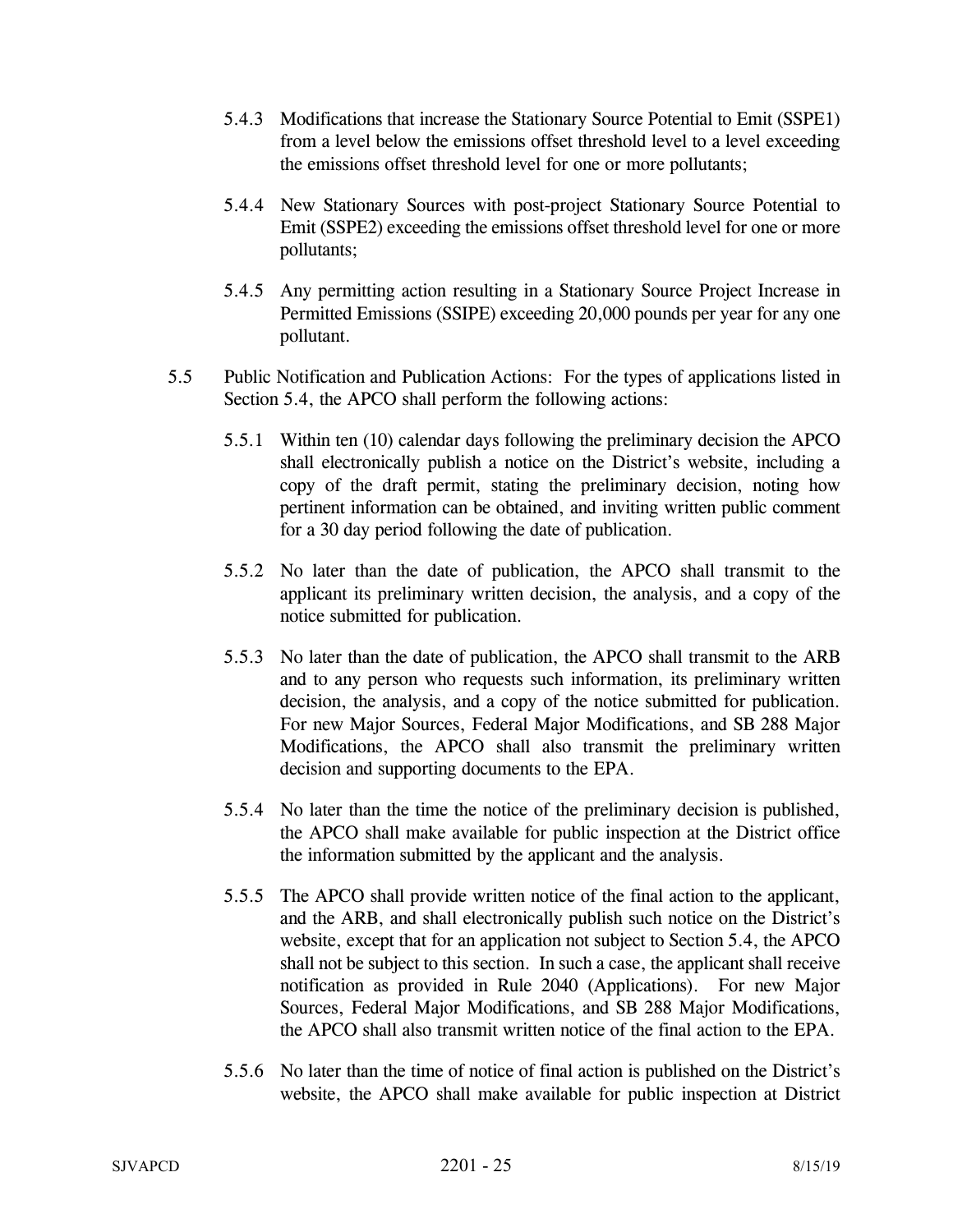offices a copy of the notice submitted for publication and all supporting documents.

- 5.6 Authority to Construct (ATC) General Conditions
	- 5.6.1 An ATC shall not be issued unless the new or modified source complies with the provisions of this rule and all other applicable District Rules and Regulations.
	- 5.6.2 An ATC shall require that the new or modified source be built according to the specifications and plans contained in the application.
	- 5.6.3 An ATC shall include all those conditions which the APCO deems necessary to assure construction and operation in the manner assumed in making the analysis to determine compliance with this rule.
	- 5.6.4 An ATC shall include all those conditions relating to the satisfaction of the offset requirements of this rule.
	- 5.6.5 An ATC issued for an emissions unit that relies on reduction in emissions from other units included in the Stationary Source Project, must include a condition that requires initiating and completing construction on those units that provide the reduction prior to commencing operation of the unit with increase in emissions.
		- 5.6.5.1 If the new or modified emissions unit is, in whole or in part, a replacement for an existing emissions unit at the same stationary source, the APCO may allow a maximum of 90 days as a start-up period for simultaneous operation of the existing emissions unit and the unit being replaced.
- 5.7 Permit to Operate (PTO) General Conditions
	- 5.7.1 A PTO shall require that the new source or modification be operated in the manner assumed in making the analysis to determine compliance with this rule and as conditioned in the Authority to Construct.
	- 5.7.2 A PTO shall include daily emissions limitations and other enforceable conditions which reflect applicable emission limits including the offset requirements.
	- 5.7.3 The APCO shall determine if the applicant has complied with all the conditions in the ATC. The APCO may allow conditions which have not been met at the time the PTO is issued to be incorporated into the Permit to Operate, provided that compliance with that condition is demonstrated by a specified date.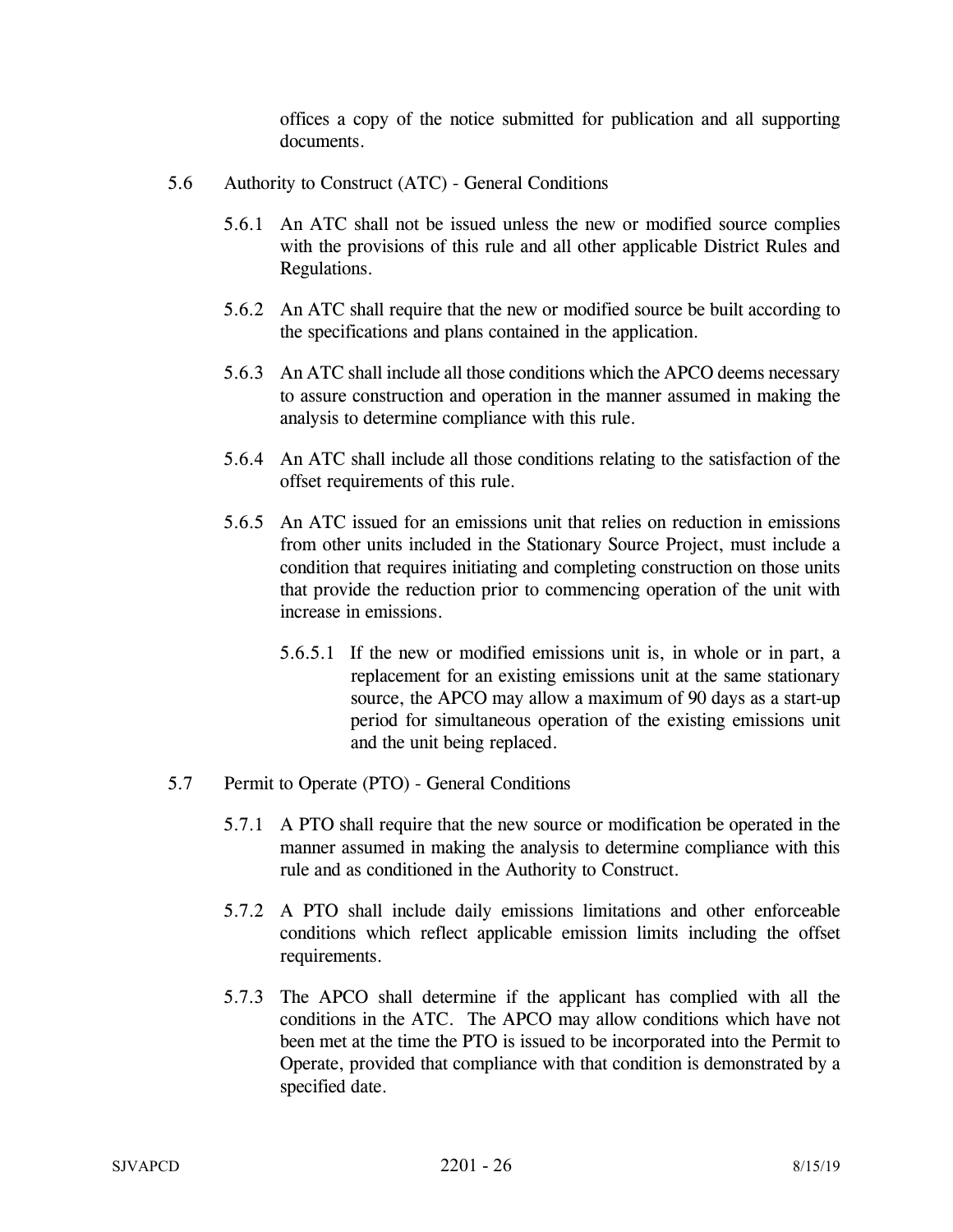- 5.7.4 Any source which provides offsets shall be subject to enforceable permit conditions containing specific operational and emissions limitations, which ensure that the emissions reductions will be provided in accordance with the provisions of this rule and shall continue for the reasonably expected life of the proposed source. Where the source of offsets is not subject to a permit, a written contract shall be required between the applicant and the owner of such source, which contract, by its terms, shall be enforceable by the APCO. The permit and contract shall be submitted to the ARB to be forwarded to the EPA as part of the State Implementation Plan. A violation of the emission limitation provisions of any such contract shall be chargeable to the applicant.
- 5.7.5 Offsets required as a condition of an ATC or a PTO shall commence not later than the date of initial operation of the new or modified source,
	- 5.7.5.1 If a new or modified Stationary Source is, in whole or in part, a replacement for an existing Stationary Source on the same or contiguous property the APCO may allow a maximum of 90 days as a start-up period for simultaneous operation of the existing Stationary Source and the new or replacement source.
- 5.8 Power plants which will be licensed by the California Energy Commission: The administrative requirements of this section shall be applied to all power plants proposed to be constructed in the District and for which a Notice of Intention (NOI) or Application for Certification (AFC) has been accepted by the California Energy Commission. The APCO may apply for reimbursement of all costs incurred, including lost fees, in order to comply with the provisions of this section.
	- 5.8.1 Intent to Participate and Preliminary Report: Within 14 days of receipt of a NOI, the APCO shall notify the ARB and the California Energy Commission of the APCO's intent to participate in the NOI proceeding. If the APCO chooses to participate in the NOI proceeding, the APCO shall prepare and submit a report to the ARB and the California Energy Commission prior to the conclusion of the nonadjudicatory hearings specified in Section 25509.5 of the Public Resources Code. The report shall include at least:
		- 5.8.1.1 A preliminary specific definition of BACT for the proposed facility.
		- 5.8.1.2 A preliminary discussion of whether there is substantial likelihood that the requirements of this rule and all other District rules can be satisfied by the proposed facility.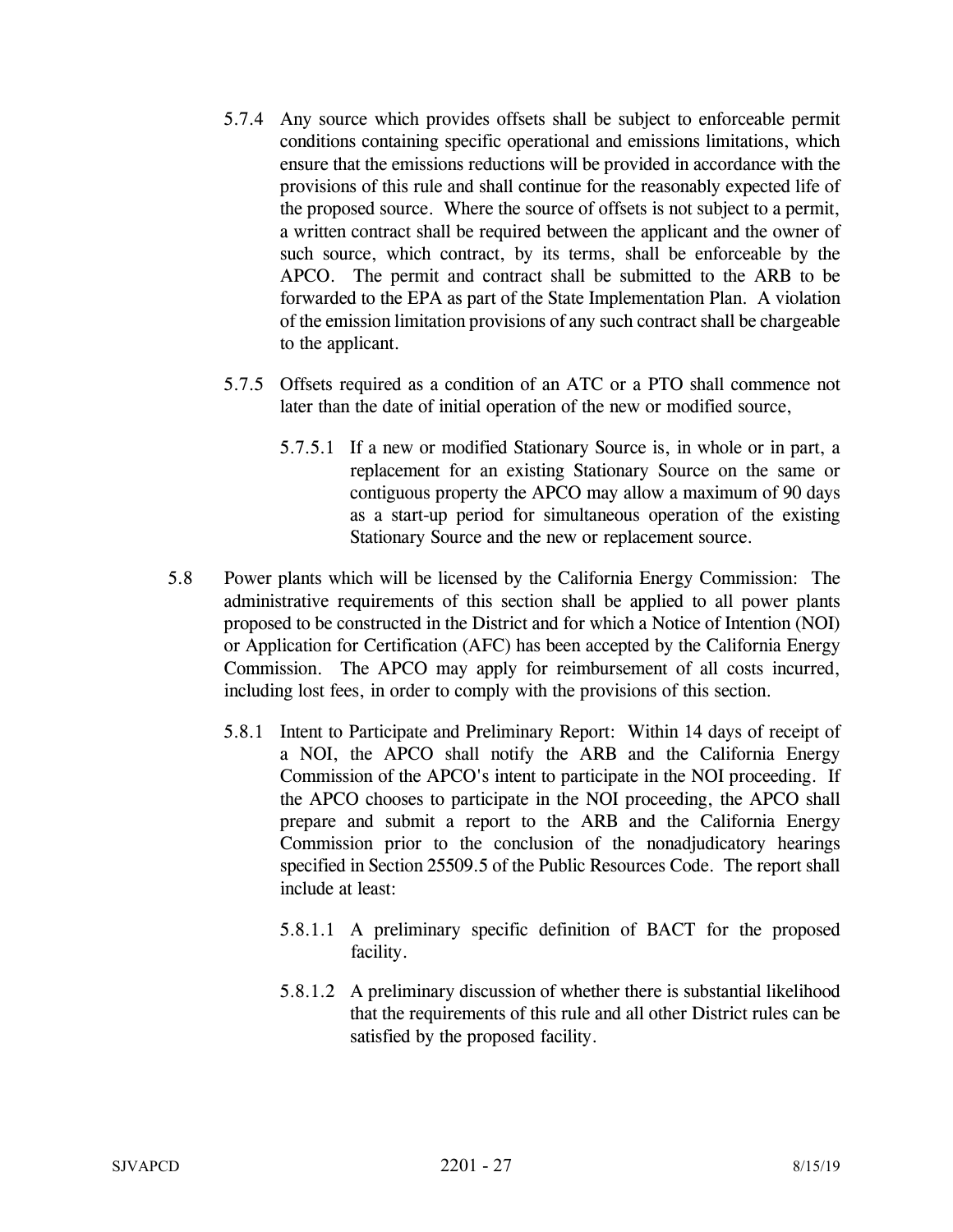- 5.8.1.3 A preliminary list of conditions which the proposed facility must meet in order to comply with this rule or any other applicable District rules. The preliminary determinations contained in the report shall be as specific as possible within the constraints of the information contained in the NOI.
- 5.8.2 Equivalency of Application for Certification to Application for Authority to Construct: The APCO shall consider an Application for Certification (AFC) to be equivalent to an application for an Authority to Construct, and subject, as such, to all definitions and requirements of this rule.
- 5.8.3 Upon receipt of an AFC for a power plant, the APCO shall conduct a Determination of Compliance review. This review shall determine whether an AFC is complete, and within 20 calendar days of receipt of the AFC, the APCO shall so inform the California Energy Commission and the applicant in writing.
	- 5.8.3.1 If the APCO determines that the application is not complete, the information required shall be specified, and the AFC shall be returned to the applicant for resubmittal. Upon receipt of any resubmittal of the application, a new 20 day period to determine completeness shall begin.
	- 5.8.3.2 Completeness of an application or resubmitted application shall be evaluated on the basis of the information requirements set forth in District Rules and Regulations as they exist on the date on which the application or resubmitted application is received.
- 5.8.4 The APCO may request from the applicant any information necessary for the completion of the Determination of Compliance review. If the APCO is unable to obtain the information, the APCO may petition the presiding Commissioner of the California Energy Commission for an order directing the applicant to supply such information.
- 5.8.5 Within 180 days of accepting an AFC as complete, the APCO shall make a preliminary written decision as to whether a Determination of Compliance Certification should be approved, conditionally approved, or disapproved. The APCO shall deny any Determination of Compliance Certification if the APCO finds that the subject of the application would not comply with the standards set forth in this rule or any other District rule. The decision shall be supported by a succinct, written analysis.
- 5.8.6 Notification and Publication actions shall be conducted according to the requirements of Section 5.5.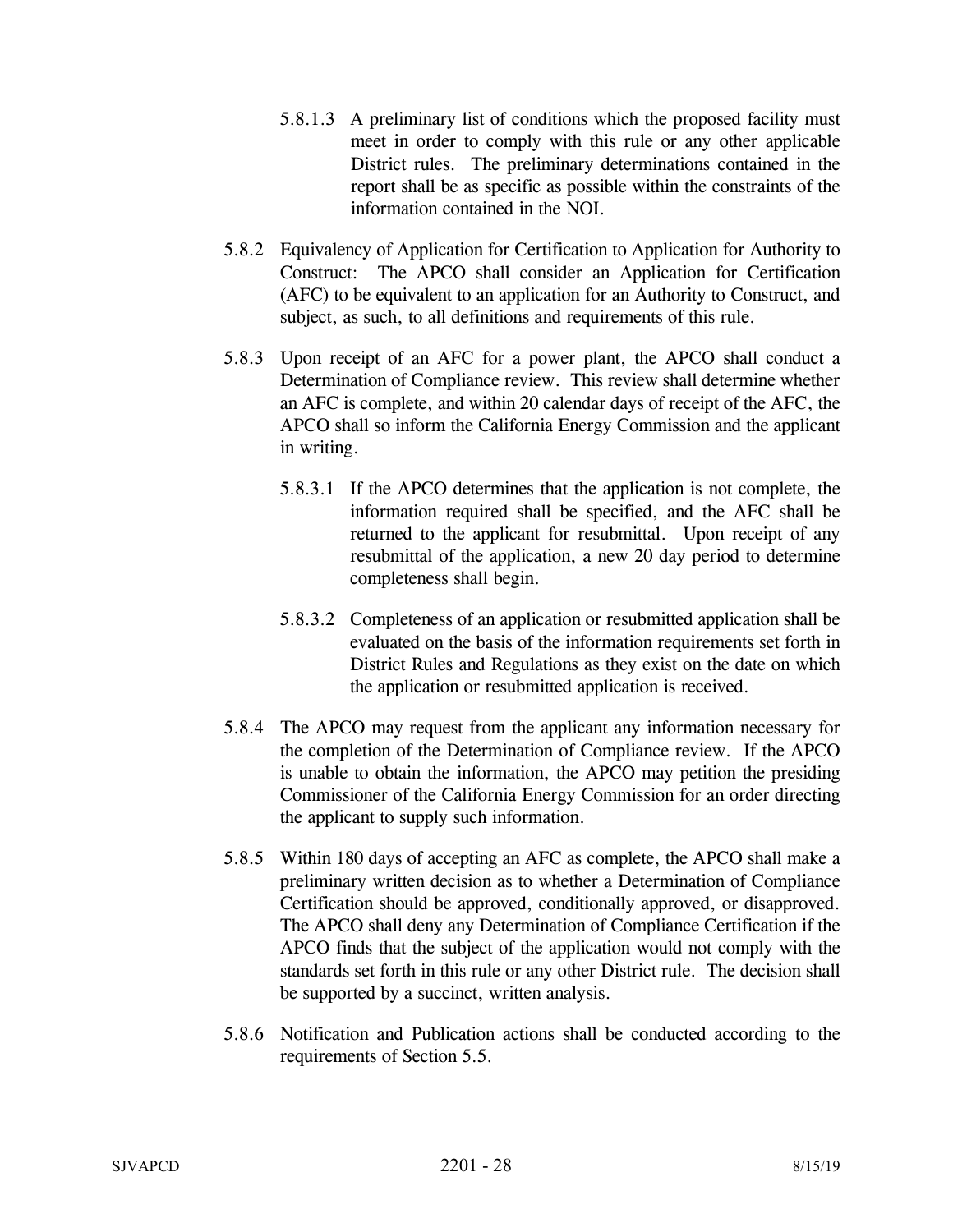- 5.8.7 Within 240 days after acceptance of an application as complete, the APCO, after considering all written comments, shall take final action on the application, which action shall consist of the following:
	- 5.8.7.1 The APCO, if all requirements of this rule are met, shall issue and submit to the California Energy Commission a Determination of Compliance, or advise the Commission that a Determination of Compliance cannot be issued.
	- 5.8.7.2 Public inspection of final action documents shall be provided for in accordance with Section 5.5.6.
- 5.8.8 Equivalency of Determination of Compliance to Authority to Construct: A Determination of Compliance shall confer the same rights and privileges as an Authority to Construct provided that the California Energy Commission approves the Application for Certification and the certificate granted by the Commission includes all conditions of the Determination of Compliance.
- 5.8.9 The APCO shall issue a Permit to Operate to any applicant receiving a certificate from the California Energy Commission pursuant to this rule provided that the construction or modification is in compliance with all conditions of the certificate and of the Determination of Compliance, and provided that the Permit to Operate includes the conditions prescribed in Section 5.7.
- 5.9 Enhanced Administrative Requirements

Application for a certificate of conformity with the procedural requirements of 40 CFR Part 70 shall be subject to the following enhanced administrative requirements in addition to any other applicable administrative requirements of Section 5.0:

- 5.9.1 New Sources and Significant Permit Modifications
	- 5.9.1.1 Public Notification: The APCO shall provide a written notice of the proposed permit and, upon request, copies of the APCO analysis to interested parties. Interested parties shall include affected states, ARB and persons who have requested in writing to be notified. The notice shall also be given by electronic publication on the District's website and by any other means if necessary to assure adequate notice to the affected public. The public shall be given 30 days from the date of publication to submit written comments on the APCO's proposed action.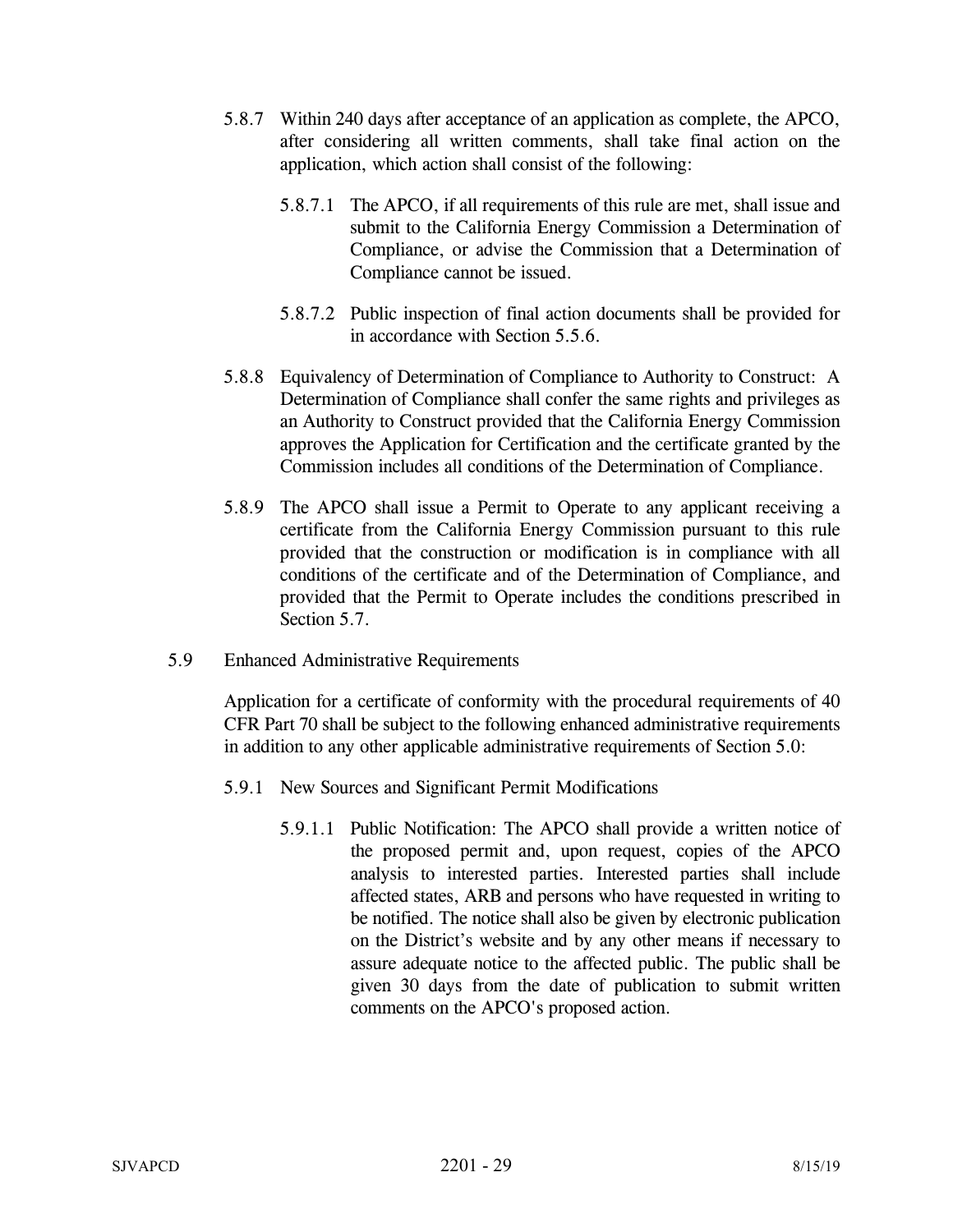- 5.9.1.2 The notice shall provide the following information:
	- 5.9.1.2.1 The identification of the source, the name and address of the permit holder, the activities and emissions change involved in the permit action;
	- 5.9.1.2.2 The name and address of the APCO, the name and telephone number of District staff to contact for additional information;
	- 5.9.1.2.3 The availability, upon request, of a statement that sets forth the legal and factual basis for the proposed permit conditions;
	- 5.9.1.2.4 The location where the public may inspect the Complete Application, the APCO's analysis, the proposed permit, and all relevant supporting materials;
	- 5.9.1.2.5 A statement that the public may submit written comments regarding the proposed decision within at least 30 days from the date of publication and a brief description of commenting procedures; and
	- 5.9.1.2.6 A statement that members of the public may request the APCO or his designee to preside over a public hearing for the purpose of receiving oral public comment, if a hearing has not already been scheduled. The APCO shall provide notice of any public hearing scheduled to address the proposed decision at least 30 days prior to such hearing.
- 5.9.1.3 The APCO shall provide written response to persons or agencies that submitted written comments which are postmarked by the close of the public notice and comment period. All written comments and responses to such comments shall be kept on file at the District office and made available upon request.
- 5.9.1.4 A copy of the Complete Application, the APCO's analysis and the proposed permit shall be made available at District offices for public review and comment during normal business hours. The APCO's analysis shall include a statement that sets forth the legal and factual basis for the proposed permit conditions, including references to the applicable statutory and regulatory provisions.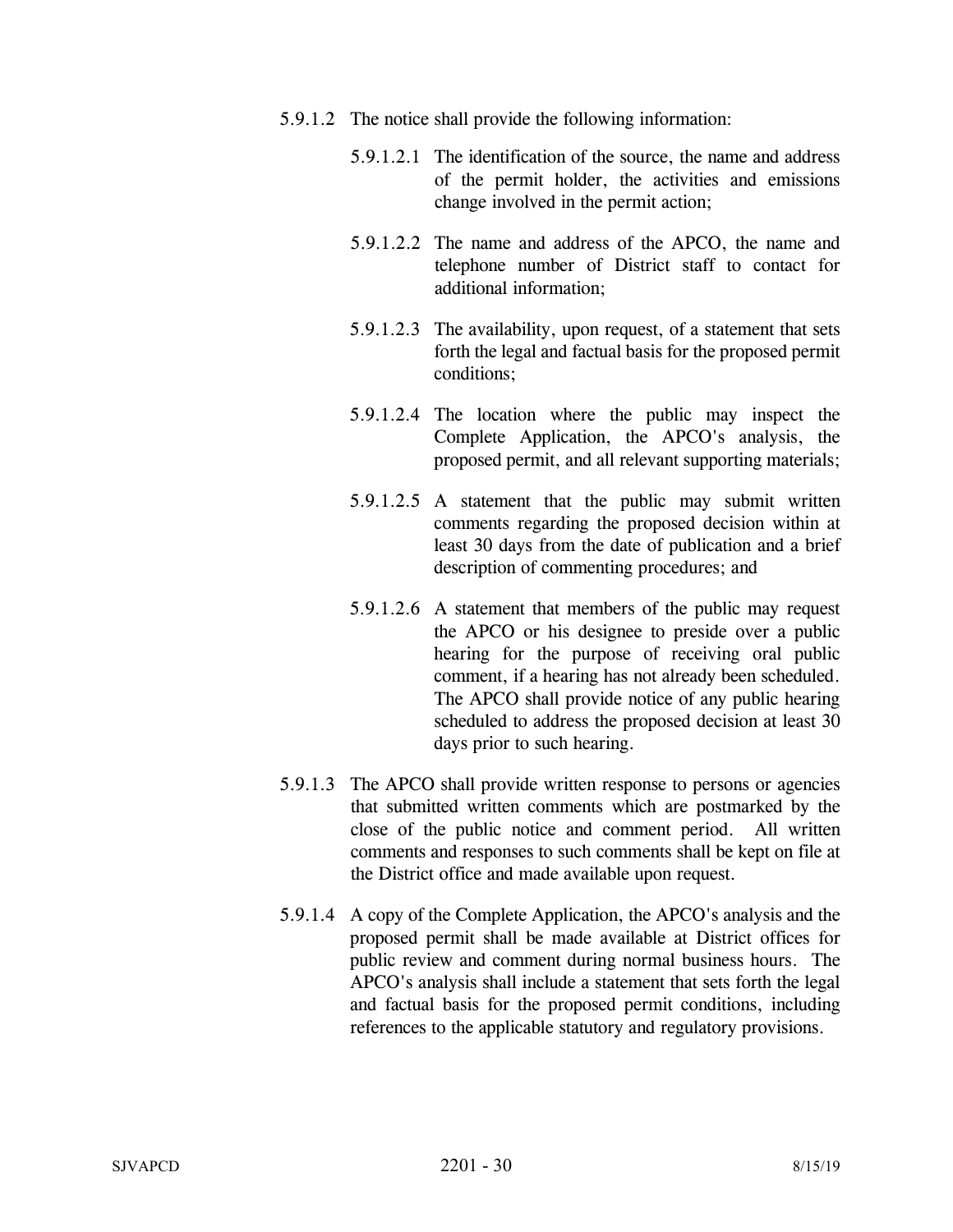- 5.9.1.5 The APCO shall provide written notice to the EPA of the proposed decision along with copies of the proposed permit, the APCO's analysis, the public notice submitted for publication, and all necessary supporting information.
- 5.9.1.6 If the EPA does not object pursuant to Section 5.9.1.9, the APCO shall issue the final permit.
- 5.9.1.7 If the EPA does not object in writing to the APCO's preliminary decision during the EPA's 45 day review period, any person may petition the EPA within 60 days after the expiration of the EPA's 45 day review period. Any such petition shall be based only on objections to the permit that were raised with reasonable specificity during the public comment period, unless the petitioner demonstrates to the EPA that it was impracticable to raise such objections within such period, or unless grounds for such objections arose after such period. Petitions shall be based on the compliance of the permit provisions with applicable requirements.
- 5.9.1.8 Within 180 days after acceptance of an application as complete, or within 180 days after the lead agency has approved the project under the California Environmental Quality Act, whichever occurs later, the APCO shall take final action on the application after considering all written comments.
- 5.9.1.9 The APCO shall not issue a permit if the EPA objects to its issuance in writing within 45 days of receipt of the APCO's notice of preliminary decision on the proposed permit.
	- 5.9.1.9.1 Any EPA objection shall include a statement of the EPA's reasons for objection and a description of the terms and conditions that the permit must include to respond to the objections. The EPA shall provide the permit applicant a copy of the objection.
	- 5.9.1.9.2 If the APCO fails, within 90 days after the date of EPA's objection, or within 180 days from the date the application was deemed complete plus any extension allowed by the state law, whichever is sooner, to revise and submit a proposed permit in response to the objection, the APCO shall not issue a certification on conformity to Title V.
	- 5.9.1.9.3 If the EPA objects to the permit as a result of a public petition, the APCO shall not issue the permit until EPA's objection has been resolved, except that a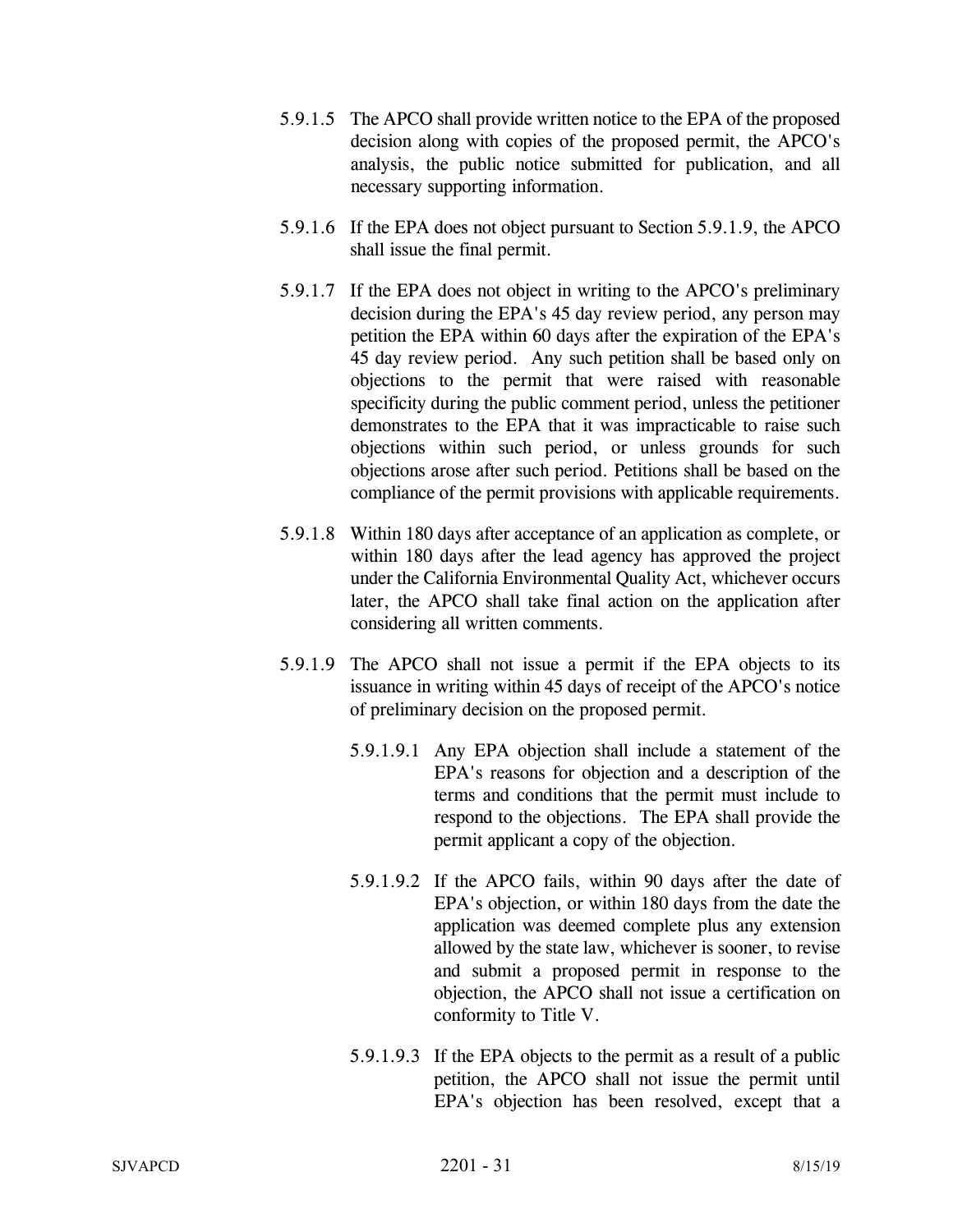petition for review does not stay the effectiveness of a permit or its requirements if the permit was issued after the end of the 45-day review period and prior to an EPA objection. If the APCO has issued a permit prior to receipt of an EPA objection, the EPA will modify, terminate, or revoke such permit, and shall do so consistent with procedures in Section  $70.7(g)(4)$  or (5)(i) and (ii) of the 40 CFR regulations, and the APCO may thereafter reissue only a revised permit that satisfies EPA objection.

5.9.1.9.4 EPA objection shall be limited to compliance with applicable requirements and the requirements of 40 CFR Part 70.

## 5.9.2 Minor Permit Modifications

- 5.9.2.1 Within 5 working days after the receipt of a Complete Application for a minor permit modification, the APCO shall provide notification of the proposed permit modification to the EPA, affected states, and interested parties pursuant to Section 5.9.1.1.
- 5.9.2.2 The APCO shall not issue a final permit modification until after a 45-day period review of the proposed permit modification by EPA or until EPA has notified the APCO that EPA will not object to issuance of the permit modification, whichever is first.
- 5.9.2.3 Within 90 days after APCO's receipt of an application for a minor permit modification or 15 days after the end of the EPA's 45-day review, whichever is later, the APCO shall do one of the following:
	- 5.9.2.3.1 Issue the permit as proposed;
	- 5.9.2.3.2 Deny the permit modification application;
	- 5.9.2.3.3 Determine that the requested modification does not meet the minor permit modification criteria and should be reviewed pursuant to the administrative requirements for significant permit modifications; or
	- 5.9.2.3.4 Revise the draft permit modification and transmit the new proposed permit modification to EPA and the affected states.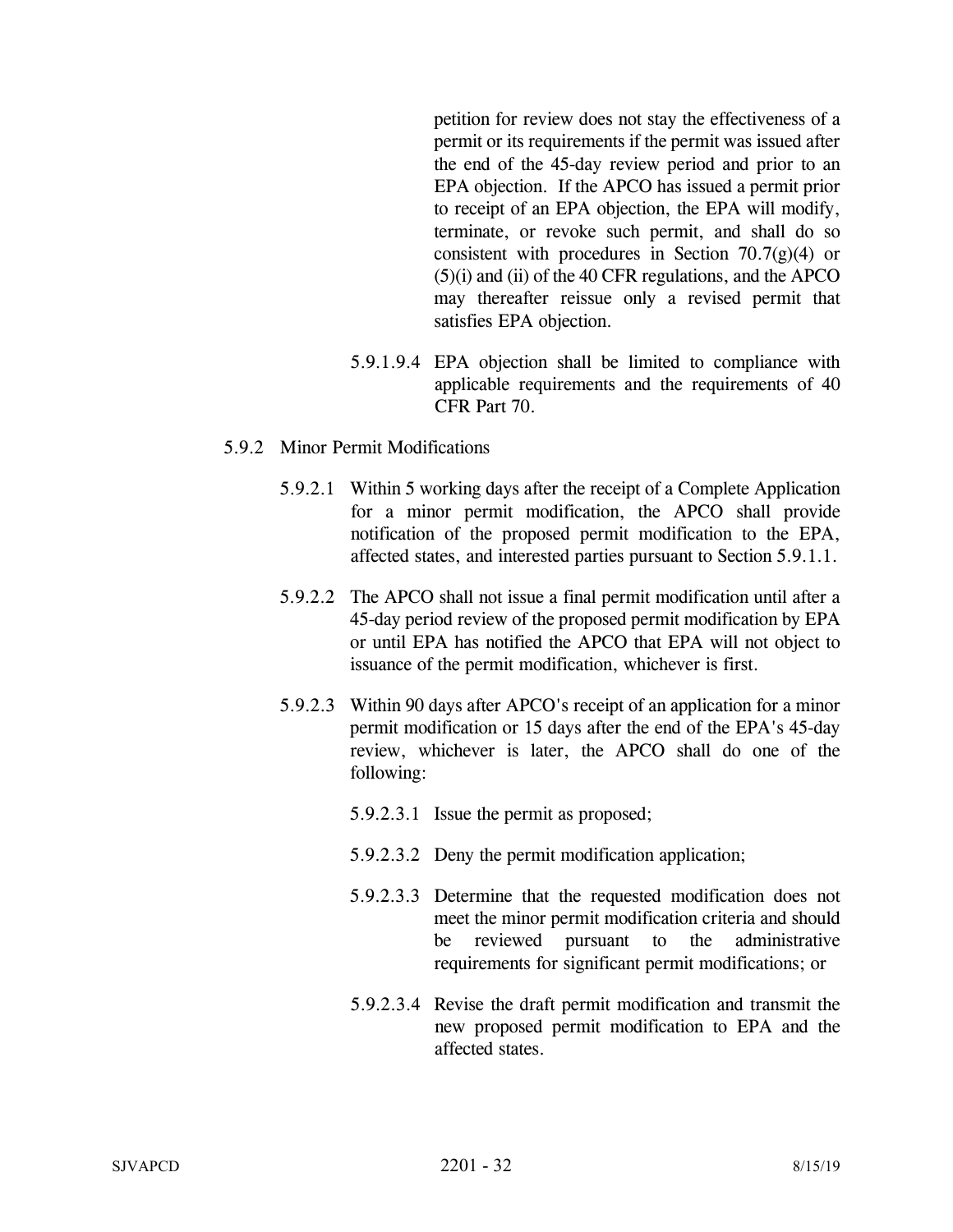## 6.0 Certification of Conformity

A new or modified source subject to the requirements of Rule 2520 may choose to apply for a certificate of conformity with the procedural requirements of 40 CFR Part 70. A certification of conformity will allow changes authorized by the Authority to Construct to be incorporated into the Part 70 permit as administrative permit amendments.

- 6.1 The APCO will issue a written certificate of conformity with the procedural requirements of 40 CFR 70.7 and 70.8, and with the compliance requirements of 40 CFR 70.6(8)(c), if the following conditions are met:
	- 6.1.1 The Authority to Construct is issued in conformance with the Enhanced Administrative Requirements of this rule;
	- 6.1.2 The content of the Authority to Construct issued by the APCO complies with the requirements set forth in Section 9.0 of District Rule 2520 (Federally Mandated Operating Permits);
	- 6.1.3 An application for a certificate of conformity with the requirements of 40 CFR Part 70 is submitted with the application for Authority to Construct. The content of application for the certificate of conformity must comply with the requirements of Sections 7.1 of District Rule 2520 (Federally Mandated Operating Permits);
	- 6.1.4 The Authority to Construct contains a statement of conformity with the requirements of Title V and 40 CFR Part 70;
	- 6.1.5 EPA has not objected to the issuance of the Authority to Construct, or EPA's objections have been resolved to the satisfaction of EPA administrator; and
	- 6.1.6 The Part 70 operating permit being issued will contain the federally enforceable requirements contained in the Authority to Construct.
- 6.2 The certificate of conformity with the procedural requirements of 40 CFR Part 70 is valid as long as the Authority to Construct with which it was issued is valid.
- 6.3 Modifications to an Authority to Construct for which a certificate of conformity has been issued are subject to the administrative requirements of Section 11.0 of District Rule 2520 that apply to permit modifications and changes, as well as the requirements of all District Rules that apply to modifications of Authorities to Construct.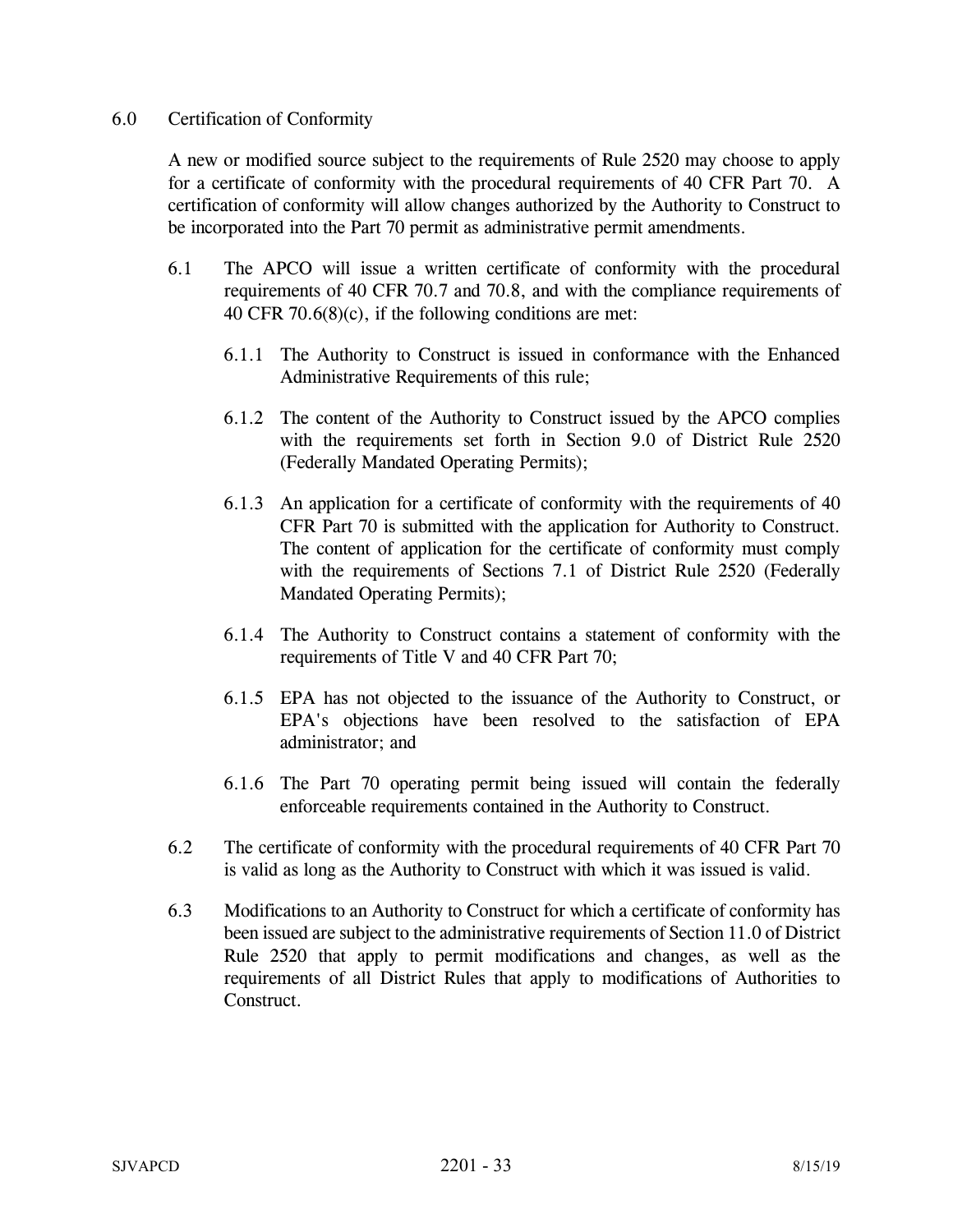- 7.0 Annual Offset Equivalency Demonstration and Pre-baseline ERC Cap Tracking System
	- 7.1 Offset Tracking System

The APCO shall implement a system for tracking the following for each permitting action:

- 7.1.1 The quantity of offsets that would have been required for new major sources and federal major modifications in the District had the federal new source review requirements, codified in 40 CFR 51.165, and Title I part D of the Clean Air Act (CAA), been applied to these sources. These requirements include offsetting the full emissions increase from new and modified major sources, using actual emissions baselines when required under 40 CFR 51.165, and providing offsets necessary to meet the CAA offset ratio requirements and provide a net air quality benefit.
- 7.1.2 The quantity of offsets actually required for all new and modified sources in the District pursuant to the requirements of this rule, and, for the purposes of the Pre-baseline ERC Cap Tracking System outlined in any Districtadopted and EPA-approved attainment plan.
- 7.1.3 The surplus value of creditable emission reductions used as offsets by stationary sources.
	- 7.1.3.1 The surplus value shall be determined at the time of ATC issuance for the sources using the emission reductions to satisfy offset requirements of this rule.
	- 7.1.3.2 The determination of surplus value shall specify all requirements that apply to the offsets being reviewed, the methodology used to calculate the impact of these requirements, and all calculations performed in arriving at the final surplus value.
- 7.1.4 For purposes of the requirements of Section 7.0, surplus value shall be defined as the quantity of actual emission reductions achieved by a source in excess of the following requirements:
	- 7.1.4.1 Any emission reduction required by a stand-alone federal requirement or regulation, including, but not limited to, Acid Rain, New Source Performance Standard, Reasonably Available Control Technology, and Maximum Achievable Control Technology, whether or not the requirements are part of the State Implementation Plan (SIP) or a local attainment plan.
	- 7.1.4.2 Any emission reduction relied upon by a permitting authority for attainment purposes, such as through an attainment plan, including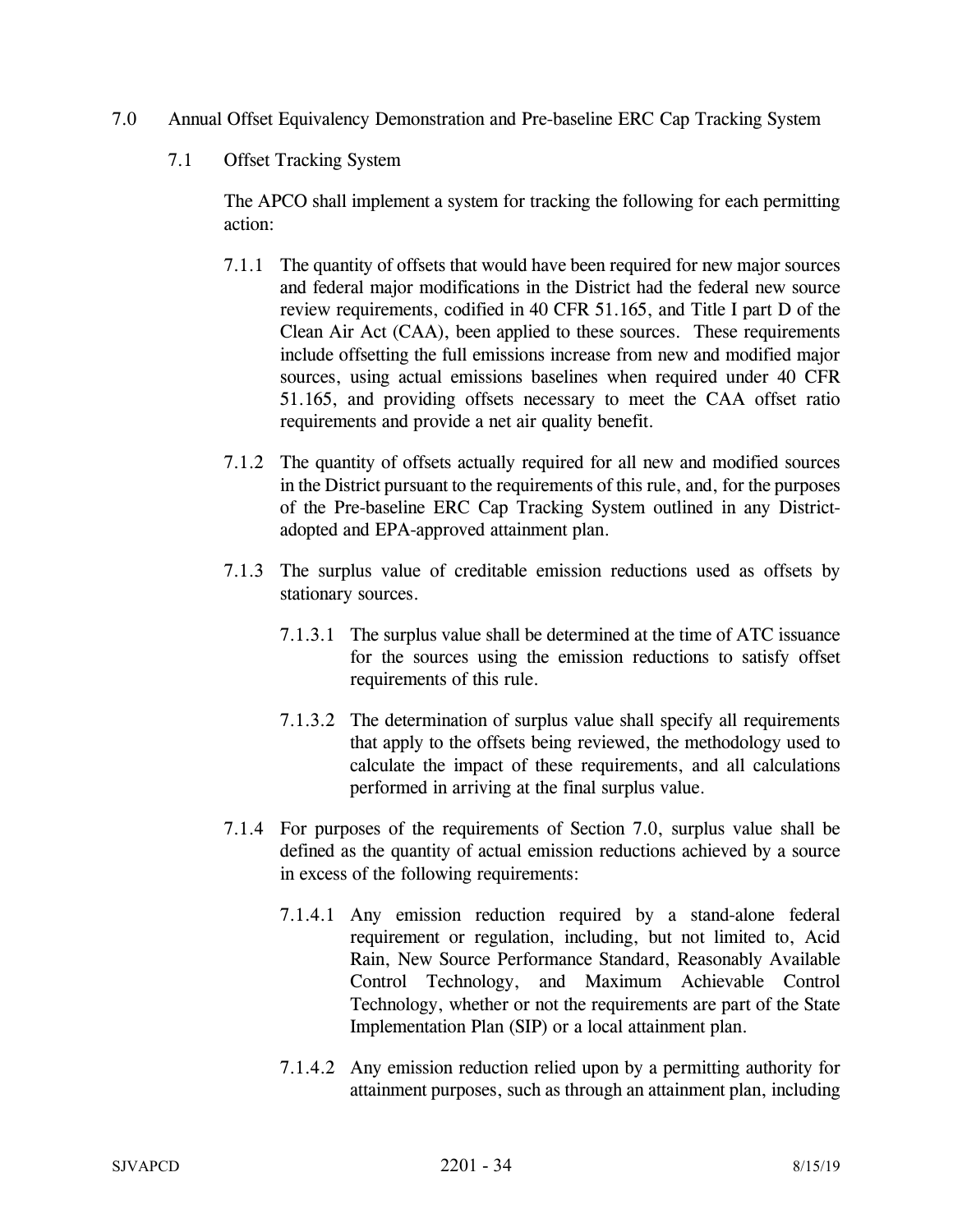emission reductions relied upon for Reasonable Further Progress calculations.

- 7.1.4.3 Any emission reduction achieved by shutting down an existing source or curtailing production or operating hours below baseline levels whose original emission is not included in the District's emission inventory.
- 7.1.4.4 Any emission reduction based on a source-specific or source category-specific SIP provision used to comply with CAA requirements.
- 7.1.4.5 Any emission reduction required by a condition of a permit issued to comply with CAA New Source Review requirements, except that any emission reduction required by a permit condition, which was placed on a permit solely to assure compliance with a state or local requirement, which is not on its own federally enforceable, shall not be included in this class.
- 7.1.4.6 Any emission reduction based on a source-specific emission limitation resulting from an EPA enforcement case.
- 7.1.5 For purposes of the requirements of Section 7.0, creditable shall be defined as emission reductions are real, surplus, quantifiable, enforceable and permanent. The creditability of a given emission reduction may be subject to review by the EPA.
- 7.2 Annual Demonstration Report

The APCO shall annually prepare a report with the following demonstrations to be provided to the public, the ARB and the EPA in accordance with the dates specified in Section 7.3. The District shall also make available to the public, the ARB and the EPA the data used to prepare the demonstrations.

- 7.2.1 Demonstration on Equivalency of Offset Requirements
	- 7.2.1.1 The report shall include a comparison of the annual quantity of federal offsets that would have been required (as tracked pursuant to Section 7.1.1) to the annual quantity of offsets actually required under this rule, including any excess offsets required from previous reporting years (as tracked pursuant to Section 7.1.2).
	- 7.2.1.2 The report shall also describe any additional emission reductions retired to address a shortfall in required offsets as specified in Section 7.4.1.1. Such description shall, at a minimum, specify the emission reductions used and the surplus value of those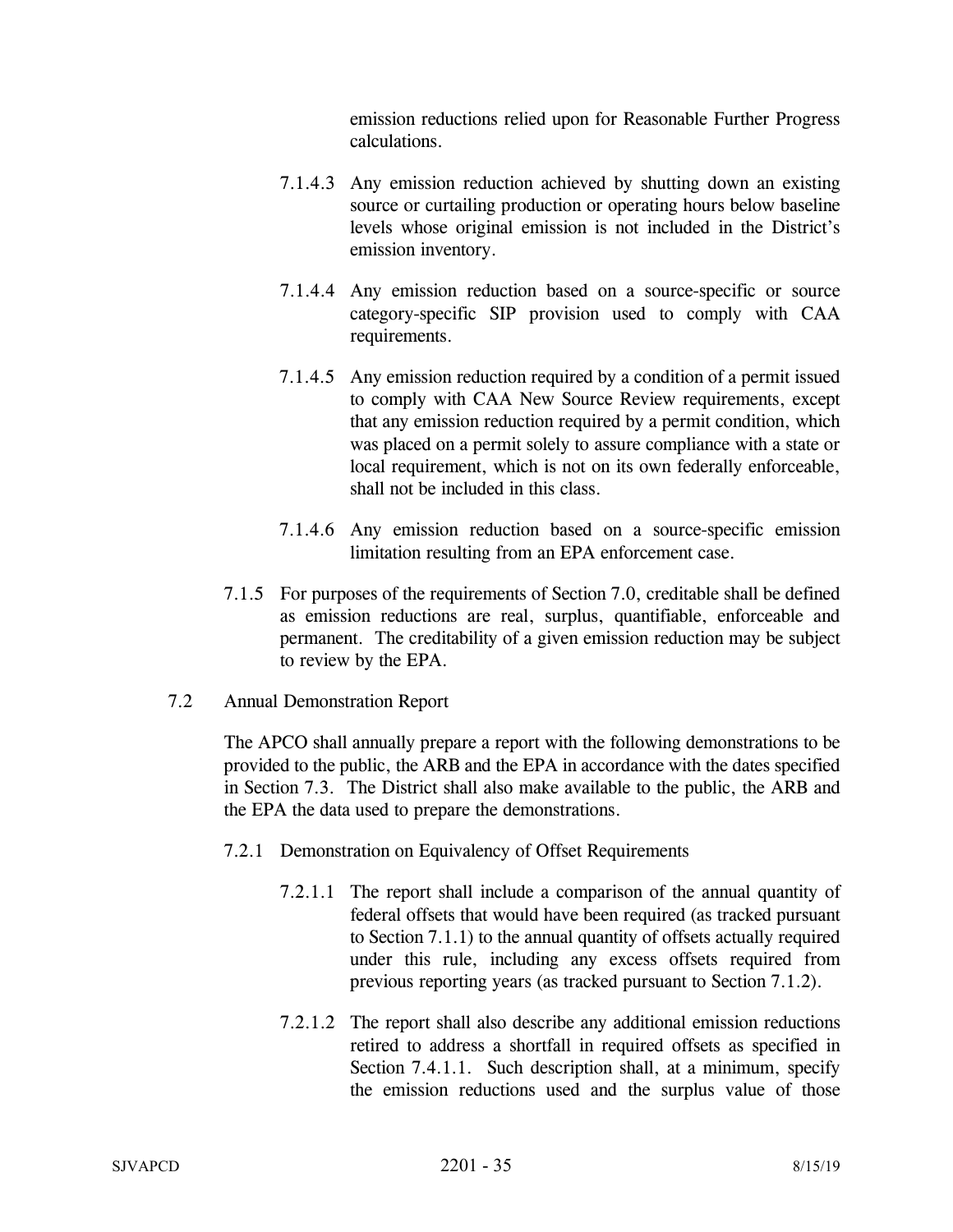reductions. The surplus value of these reductions may also be used in demonstrating equivalency under Section 7.2.2.

- 7.2.2 Demonstration on Creditability of Emission Reductions
	- 7.2.2.1 The report shall include a comparison of the annual quantity of federal offsets that would have been required (as tracked pursuant to Section 7.1.1) to the surplus value of creditable emission reductions used as offsets during the year (as tracked pursuant to Section 7.1.3).
	- 7.2.2.2 For purposes of the demonstration described in Section 7.2.2, the comparison may also include the surplus value of additional creditable emission reductions that have not been used as offsets and have been banked or have been generated as a result of permitting actions. The surplus value of these reductions may also be used to remedy any shortfall as specified under Section 7.4.1.1.
		- 7.2.2.2.1 The surplus value of these additional credits shall be determined as of the date of the issuance of the Authority to Construct utilizing such reductions in demonstration described in this subsection.
		- 7.2.2.2.2 Any such additional emission reductions used in this demonstration shall be permanently retired and shall not be used to meet any offset or netting requirements and shall not be used in future demonstrations required by Section 7.0.
		- 7.2.2.2.3 Additional emission reductions described in Section 7.2.2.2 shall only be included in the comparison to the extent the annual quantity of federal offsets that would have been required (as tracked pursuant to Section 7.1.1) exceeds the surplus value of creditable emission reductions used as offsets (as tracked pursuant to Section 7.1.3).
		- 7.2.2.2.4 Any additional emission reductions described in Section 7.2.2.2 that are not included in the demonstration required by this subsection, may be used in future demonstrations in accordance with this subsection.
- 7.3 Reporting Schedule
	- 7.3.1 The report shall cover the period August 20 to August 19 of each year. For the Initial report, the District shall track offset requirements for new and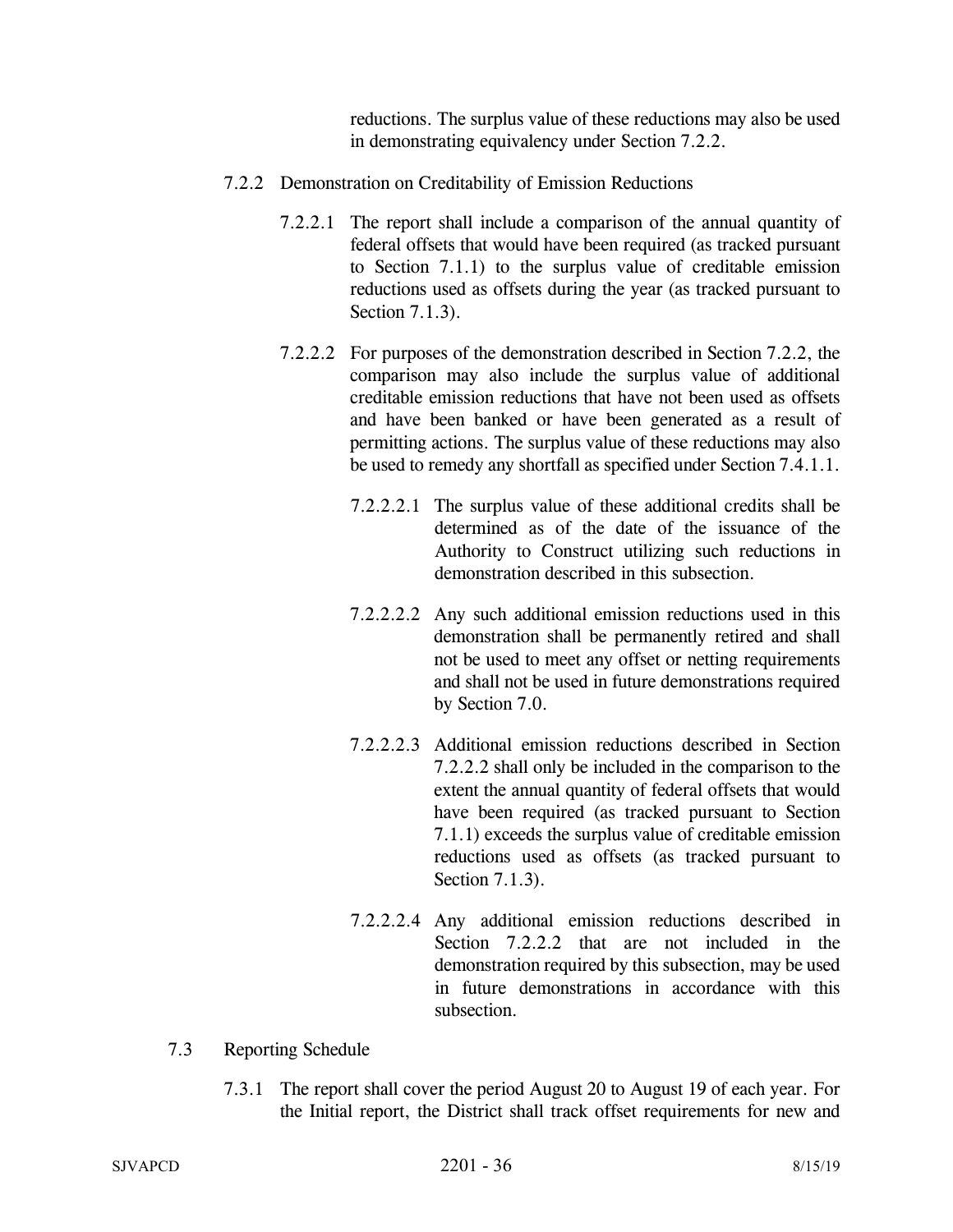modified sources for which a complete application for Authority to Construct was submitted after August 20, 2001. Additional emission reductions, other than banked emission reductions, may be used in the equivalency demonstration only if the reduction occurred after August 20, 2001.

- 7.3.2 For each reporting period, the APCO shall submit the report and data described in Section 7.2 to ARB and the EPA no later than November 20 of each year. In addition, the APCO shall release the report to the public and shall present it to the District Governing Board, each year, at the first Board meeting following its submittal to the EPA.
- 7.3.3 All documents created and/or used in implementing the requirements of Section 7.0 shall be kept and maintained by the APCO for no less than five years from the date of their creation and/or use.
- 7.4 Remedy for Emission Offset Shortfalls
	- 7.4.1 Failure to Demonstrate Equivalency in Offset Requirements
		- 7.4.1.1 If the comparison described in Section 7.2.1 does not show, or EPA determines the comparison erroneously shows, that the annual quantity of offsets actually required under this rule (as tracked pursuant to Section 7.1.2) equals or exceeds the annual quantity of federal offsets that would have been required (as tracked pursuant to Section 7.1.1), the District shall retire additional creditable emission reductions that have not been used as offsets and have been banked or have been generated as a result of permitting actions such that the surplus value of these emission reductions satisfies any shortfall.
			- 7.4.1.1.1 The surplus value of these additional credits shall be determined as of the date of the issuance of the Authority to Construct utilizing such reductions in demonstration described in this subsection.
			- 7.4.1.1.2 Any such additional emission reductions used in this demonstration shall be permanently retired and shall not be used to meet any offset or netting requirements and shall not be used in future demonstrations required by Section 7.0.
		- 7.4.1.2 If the District does not have sufficient additional creditable emission reductions to satisfy the shortfall described in 7.4.1.1, all ATCs issued after the report deadline for that year shall comply with the offset requirements of 40 CFR 51.165, and part D of Title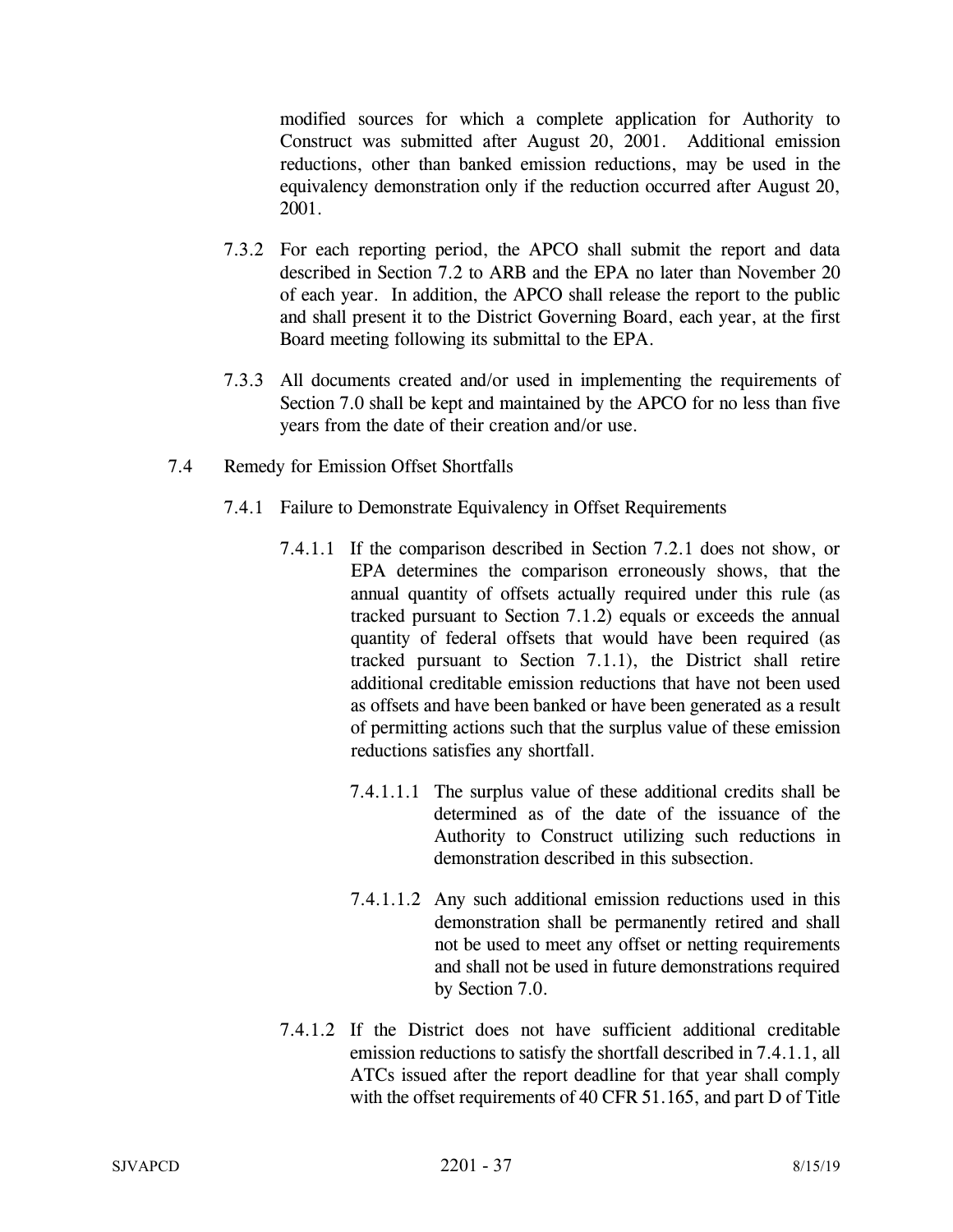I of the CAA, for each pollutant for which there is a shortfall, until the applicability and offset requirements of this rule are revised to comply with the federal new source review requirements and approved into the SIP by EPA.

- 7.4.1.3 If the APCO fails to submit a report meeting the requirements of Section 7.2.1, all ATCs issued after the report deadline and until the APCO submits to ARB, EPA and the public a report complying with the requirements of Section 7.2.1 shall comply with the offset requirements of 40 CFR 51.165, and part D of Title I of the CAA.
- 7.4.2 Failure to Demonstrate Adequate Creditable Emission Reductions
	- 7.4.2.1 If the comparison described in Section 7.2.2 does not show, or EPA determines the comparison erroneously shows, that the surplus value of creditable emission reductions used as offsets during the year (as tracked pursuant to Section 7.1.3) combined with additional emission reductions as described in Section 7.2.2.2 equals or exceeds the annual quantity of federal offsets that would have been required (as tracked pursuant to Section 7.1.1), all ATCs issued, for new major sources or federal major modifications, for each pollutant for which there is a shortfall, after the report deadline shall ensure that emission reductions used to satisfy offset requirements are creditable and that the surplus value of those credits is determined at the time of ATC issuance.
	- 7.4.2.2 The requirements of Section 7.4.2.1 shall remain in effect until this rule is revised to require offset discounting at time of use and such revision is approved into the SIP by EPA, or until a subsequent annual report prepared in accordance with Section 7.2.2 demonstrates that the surplus value of creditable emission reductions used as offsets (as tracked pursuant to Section 7.1.3) combined with additional emission reductions as described in Section 7.2.2.2 equals or exceeds the annual quantity of federal offsets that would have been required (as tracked pursuant to Section 7.1.1).
	- 7.4.2.3 If the APCO fails to submit a report meeting the requirements of Section 7.2.2, all ATCs issued for new major sources or federal major modifications after the report deadline and until the APCO submits to ARB, EPA and the public a report complying with the requirements of Section 7.2.1 shall ensure that emission reductions used to satisfy offset requirements are creditable and that the surplus value of those credits is determined at the time of ATC issuance.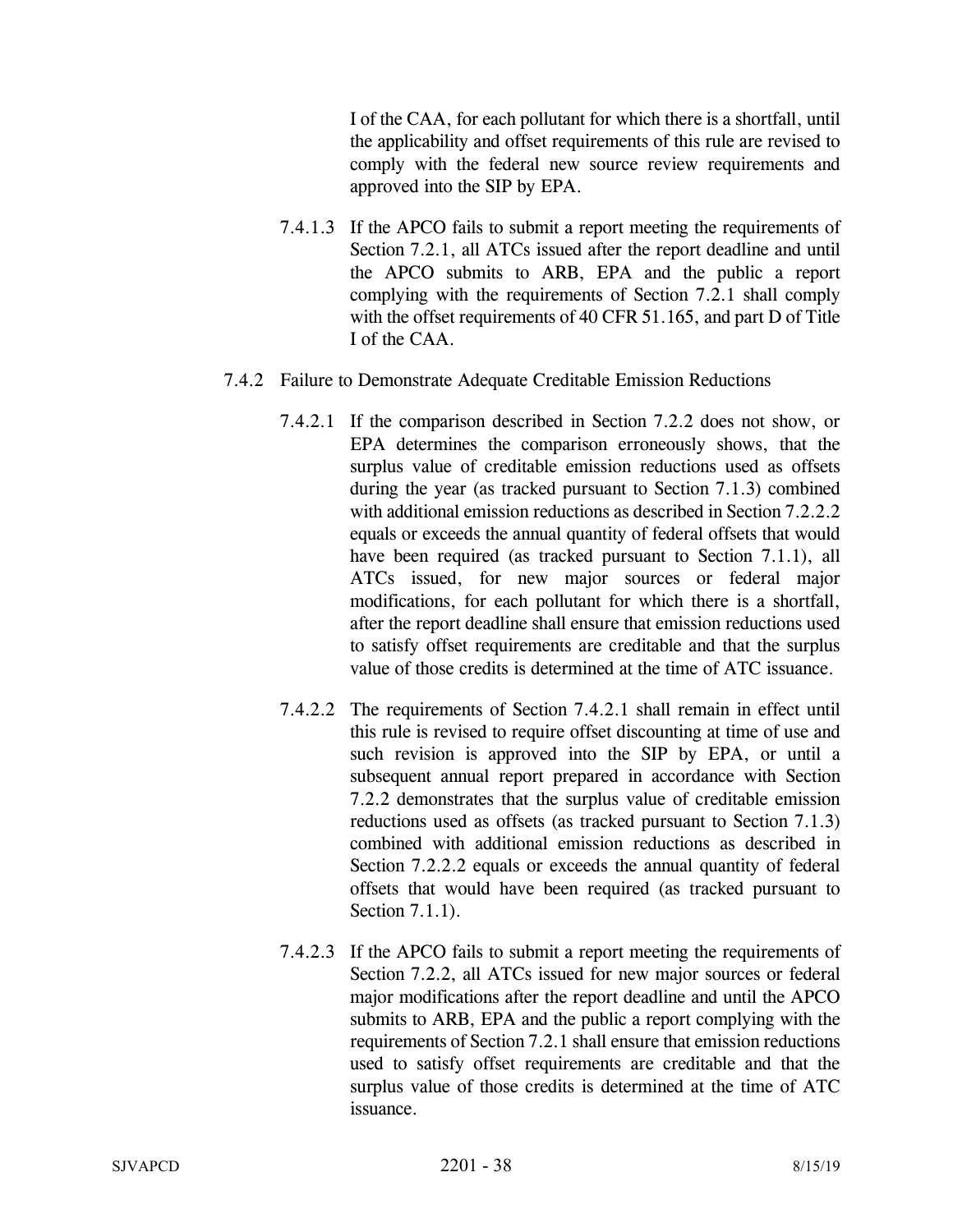- 7.5 Pre-Baseline ERC Usage Caps from District Attainment Plans
	- 7.5.1 ERCs that were banked prior to the baseline year for a given Districtadopted and EPA-approved Attainment Plan shall not be used to offset emissions increases under the provisions of this rule if the usage of such credits during the effective period of the plan exceeds the respective pollutant's Pre-Baseline ERC Usage Cap in the plan.
	- 7.5.2 Such caps on pre-baseline ERC usage remain in effect until the end of the plan's effective period, or until such time as EPA approves revised caps through an Attainment Plan revision process or a Rate of Progress update.
- 8.0 Application Shield for Routine Replacement Emissions Units and Temporary Replacement Emissions Units (TREUs)
	- 8.1 For a Routine Replacement Emissions Unit or a TREU, for which an Authority to Construct is required, the permitted source may continue to operate under an application shield, provided that all of the following conditions are met.
		- 8.1.1 An application for the Routine Replacement Emissions Unit or TREU has been submitted within seven calendar days of completing the construction or installation of the replacement.
		- 8.1.2 The source operates in compliance with all applicable requirements of the federal, state, and District rules and regulations.
		- 8.1.3 For a TREU, all of the following conditions must be met:
			- 8.1.3.1 The TREU results in no increase in design capacity, unless a replacement unit of the same or lower design capacity is not available, in which case the replacement can result in a design capacity increase of up to 10%.
			- 8.1.3.2 The TREU results in no change to the permitted throughput or emission limits due to a change in the design capacity as part of the replacement.
			- 8.1.3.3 The TREU performs the same function as the equipment being replaced.
			- 8.1.3.4 The TREU either is addressed by a BARCT rule or is equipped with a control device capable of at least 85% emission control.
	- 8.2 When the application has been deemed complete by the APCO, the application shield shall be made effective retroactive from the date of application submittal until the application is either approved or denied.